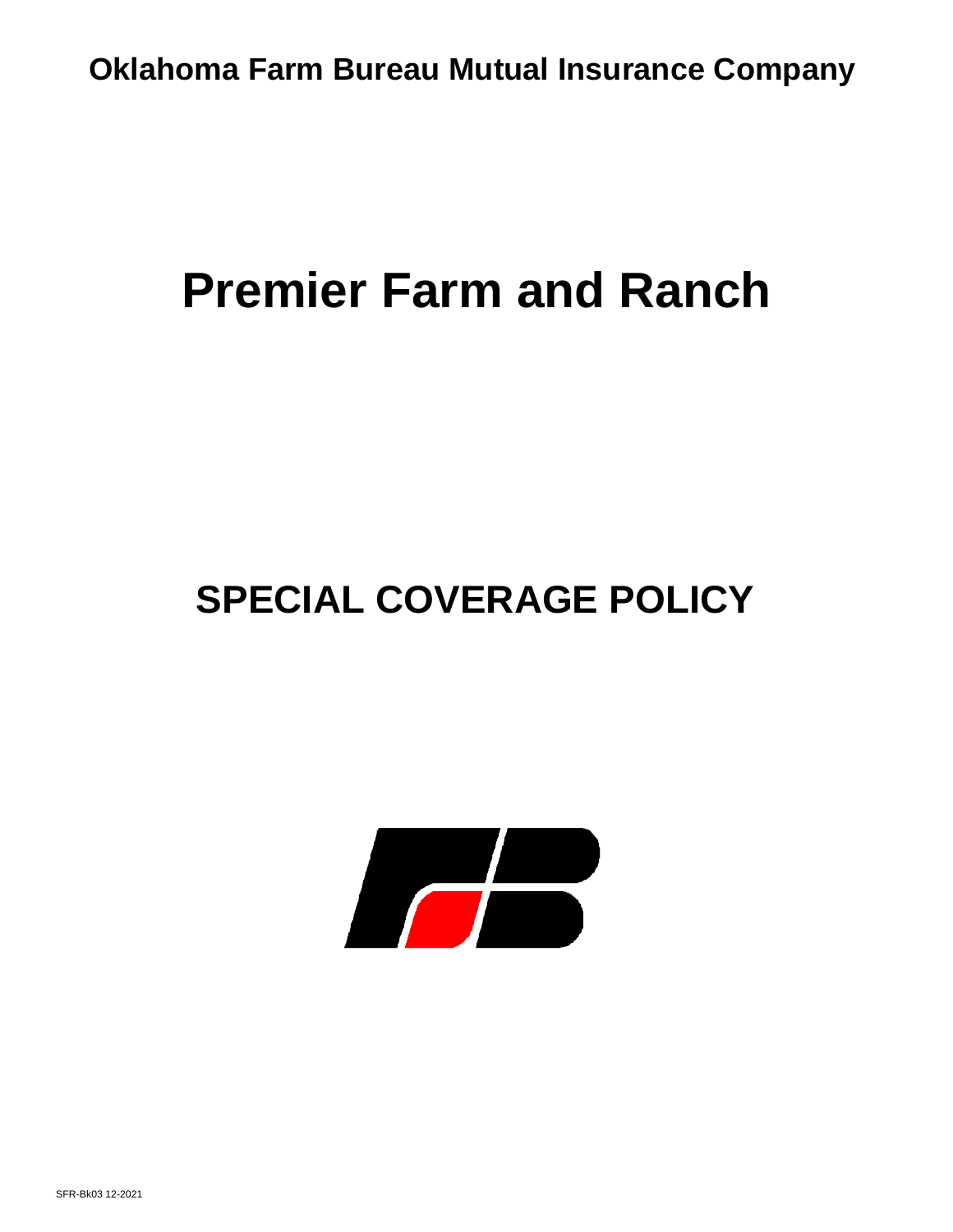# **Premier Farm and Ranch - Special Coverage**

### **Oklahoma Farm Bureau Mutual Insurance Company**

2501 N. Stiles Oklahoma City, OK 73105

|                                                                                                          | Nec           |
|----------------------------------------------------------------------------------------------------------|---------------|
|                                                                                                          | Tree          |
|                                                                                                          | Ordi          |
|                                                                                                          | Deductil      |
|                                                                                                          | Property      |
|                                                                                                          | Loss          |
|                                                                                                          | Our           |
|                                                                                                          | Mort          |
|                                                                                                          | Infla         |
|                                                                                                          | Farm Prope    |
| $Endorsements \dots \dots \dots \dots \dots \dots \dots \dots \dots \dots \dots \dots \dots \dots \dots$ | Schedul       |
|                                                                                                          | Property      |
|                                                                                                          | Unscher       |
|                                                                                                          | Property      |
|                                                                                                          | Coinsura      |
|                                                                                                          | Farm Bu       |
|                                                                                                          | Special Cov   |
|                                                                                                          | Perils W      |
|                                                                                                          | Exclusio      |
|                                                                                                          | How Los       |
|                                                                                                          | Personal Lia  |
|                                                                                                          | Persona       |
|                                                                                                          | Persona       |
|                                                                                                          | Medical       |
|                                                                                                          | Addition      |
|                                                                                                          | Dam           |
| 4                                                                                                        | The           |
|                                                                                                          | First         |
|                                                                                                          | Loss          |
|                                                                                                          | Exclusio      |
|                                                                                                          | Farm Liabilit |
|                                                                                                          | Farm Er       |
|                                                                                                          | Farm Er       |
|                                                                                                          | Medical       |
|                                                                                                          | Animal (      |
|                                                                                                          | Exclusio      |
|                                                                                                          | Persona       |
|                                                                                                          | Duti          |
|                                                                                                          | Limi          |
|                                                                                                          | <b>Seve</b>   |
|                                                                                                          | Suit          |
| Additional Living Expense And Loss Of Rents - Coverage D 6                                               | Banl          |
|                                                                                                          | Othe          |
|                                                                                                          | Mutual Con    |
|                                                                                                          | Acceptance    |
|                                                                                                          |               |

| .1 |                                                             |  |
|----|-------------------------------------------------------------|--|
| 1  |                                                             |  |
| 1  |                                                             |  |
| 1  |                                                             |  |
| 1  |                                                             |  |
| 1  |                                                             |  |
| 1  |                                                             |  |
| 1  |                                                             |  |
| 1  |                                                             |  |
| 1  |                                                             |  |
| 1  |                                                             |  |
| 1  | Scheduled Farm Personal Property - Coverage E1 8            |  |
| 1  |                                                             |  |
| 1  | Unscheduled Farm Personal Property - Coverage E2 9          |  |
| 3  |                                                             |  |
| 3  |                                                             |  |
| 3  |                                                             |  |
| 3  |                                                             |  |
| 3  |                                                             |  |
| 3  |                                                             |  |
| 3  |                                                             |  |
| 3  |                                                             |  |
| 3  |                                                             |  |
| 3  |                                                             |  |
| 3  |                                                             |  |
| 3  |                                                             |  |
| 3  |                                                             |  |
| 4  |                                                             |  |
| 4  |                                                             |  |
| 4  |                                                             |  |
| 4  |                                                             |  |
| 4  |                                                             |  |
| 4  |                                                             |  |
| 4  | Farm Employers' Liability - Coverage J16                    |  |
| 4  | Farm Employees' Medical Payments - Coverage K 17            |  |
|    | Medical Payments (Named Insured And Family) - Coverage M 17 |  |
| 4  |                                                             |  |
| 4  |                                                             |  |
| 5  | Personal and Farm Liability Conditions 18                   |  |
| 5  |                                                             |  |
| 5  |                                                             |  |
| 5  |                                                             |  |
| 5  |                                                             |  |
| 6  |                                                             |  |
| 6  | Other Insurance - Personal and Farm Liability 18            |  |
| 6  |                                                             |  |
| 6  |                                                             |  |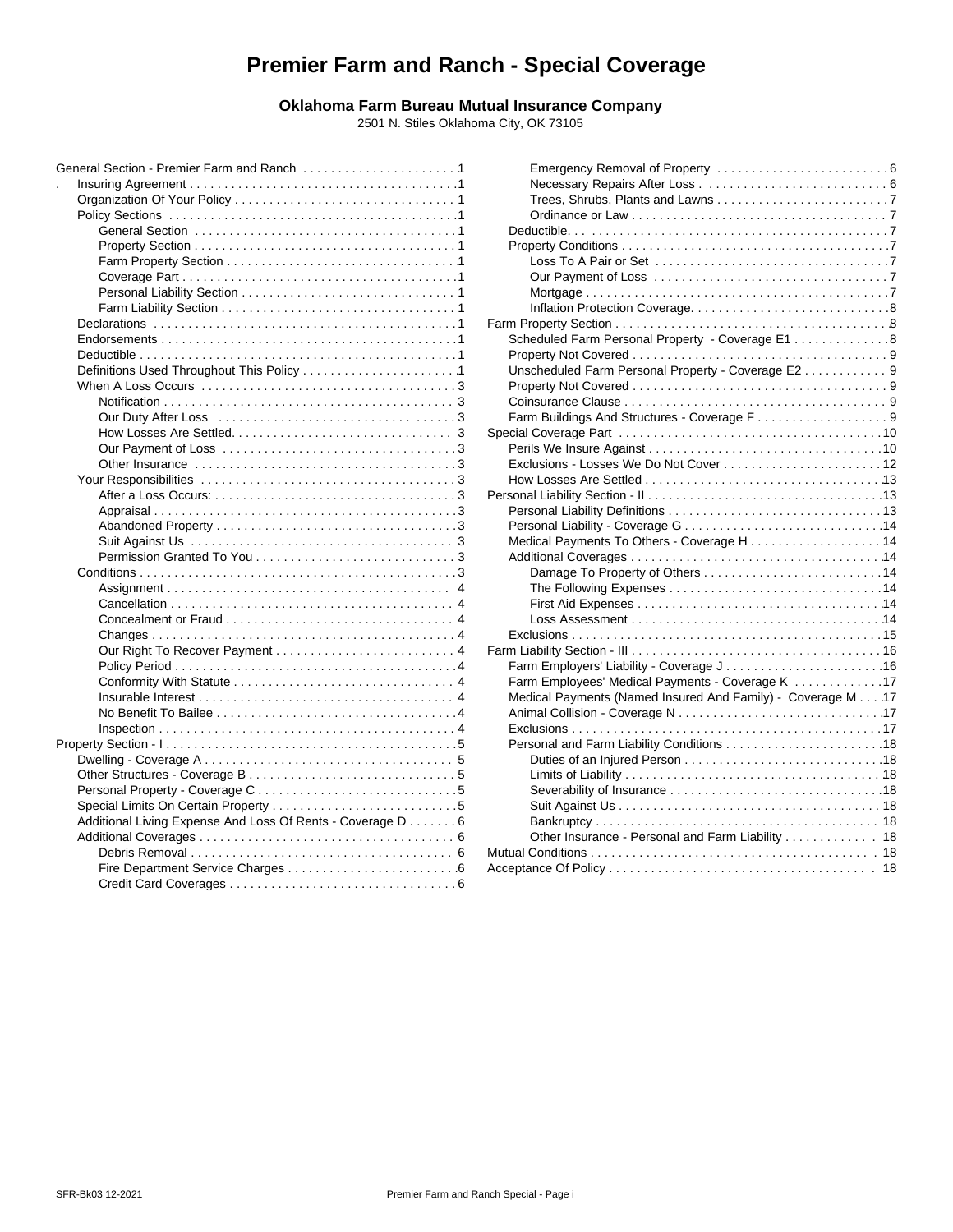# **General Section - Premier Farm and Ranch**

This policy contains all of the coverages **you** selected in one package. It is tailored to meet **your** needs as they were represented to **us** on **your** application.

#### This section includes:

Insuring Agreement, Organization of **Your** Policy, Policy Sections, Declarations, Endorsements, Definitions, When a Loss Occurs, **Your** Responsibilities, Conditions, Mutual Conditions and Acceptance of Policy.

#### **Insuring Agreement**

**We** agree with **you**, in return for **your** prepaid premium payment, to provide insurance subject to all the terms of **Part** this policy. The coverages provided, the limits of **our** liability and the premiums are shown on the Declarations page of this policy.

#### **Organization Of Your Policy**

This policy is organized into sections for each part of the policy **you** chose. The Declarations page tells **you** what coverage **you** have at any particular time.

# **Policy Sections**

#### **General Section**

This section contains general information about **your** policy. It includes provisions which apply to the entire policy, including any endorsements. Provisions in the **General Section** apply to all the sections and parts included in this policy. Additional provisions that are specific to only certain coverages are located in the sections and coverage parts to which they apply.

#### **Property Section**

This section contains the provisions which insure **your** home, farm property and/or personal property.

#### **Farm Property Section**

This section describes the optional property coverages provided for **your farming** operations which take place on the **insured premises**.

#### **Coverage Part**

The Coverage Part **you** selected includes the provisions which show the property coverage **you** chose, as shown on the Declarations page.

#### **Personal Liability Section**

This section contains the liability and medical coverage parts to protect you from the potential liability exposures created by the occupancy or use of **your** insured property and **your** personal activities.

#### **Farm Liability Section**

This section describes the optional liability coverages provided for **your farming** operations which take place on the **insured premises**.

#### **Declarations**

The Declarations page at the beginning of **your** policy is part of **your** insurance contract. It lists or declares the property and liability exposures **we** agreed to insure. The 3. property and liability exposures **we** agreed to insure. The Declarations page provides specific information about each coverage including deductibles, covered perils, and the amounts of coverage provided for each exposure.

#### **Endorsements**

The Declarations page may also list one or more endorsements or amendments which expand or reduce **your** coverage. The endorsements allow **us** to tailor **your** policy more closely to **your** specific needs.

#### **Deductible**

- 1. For each **occurrence**, one deductible amount, as shown on the Declarations Page, will be deducted from the amount paid for the loss. The Loss by Windstorm/Hail deductible amount shown on the Declarations Page will be deducted from the amount paid for loss caused by windstorm or hail, and the All Other Property Losses deductible amount shown on the Declarations Page will be deducted from the amount paid for loss caused by anything other than windstorm or hail.
- 2. For loss caused by windstorm or hail, which includes **property damage** covered under **Scheduled Farm Personal Property - Coverage E1**, **Unscheduled Farm Personal Property - Coverage E2**, or **Farm Building and Structures - Coverage F**, but does not include **property damage** covered under **Dwelling - Coverage A**, the amount of the deductible will not exceed the All Other Property Losses deductible amount shown on the Declarations Page. However, the Losses By Windstorm/Hail deductible shown on the Declarations Page will be applied if the **Dwelling - Coverage A** limit shown on the Declarations Page is less than:
	- a. The coverage limit shown on the Declarations Page for any item of the loss covered under **Scheduled Farm Personal Property- Coverage E1**;
	- b. The total actual cash value of all items of the loss under **Unscheduled Farm Personal Property - Coverage E2**; or
	- c. The coverage limit shown on the Declarations Page for any item of the loss covered under**Farm Buildings and Structures- Coverage F**.
- 3. If multiple coverages with different deductible amounts are available as the result of a single **occurrence**, the highest deductible amount will be subtracted from the amount paid for the loss.

#### **Definitions Used Throughout This Policy**

The terms defined below appear in bold type throughout this policy.

- 1. "**You**" and "**your**" mean the Policyholder named on the Declarations page. If the Policyholder shown on the Declarations Page is a person, then "**you**" and "**your**" include, if living in the same household with the Policyholder:
	- a. the spouse of the Policyholder;
	- b. a party to a civil union with the Policyholder; or
	- a person in a legal relationship with the Policyholder, which relationship is substantially similar to that between spouses or those with a civil union.
- 2. "**We**", "**us**" and "**our**" mean the Oklahoma Farm Bureau Mutual Insurance Company.
- 3. "**Bodily injury**" means bodily injury, sickness or disease, and includes care, loss of services and resulting death.

#### 4. "**Business**" means:

- a. any full or part time trade, profession or occupation; and
- b. the rental or holding for rental of any premises by an **insured person**.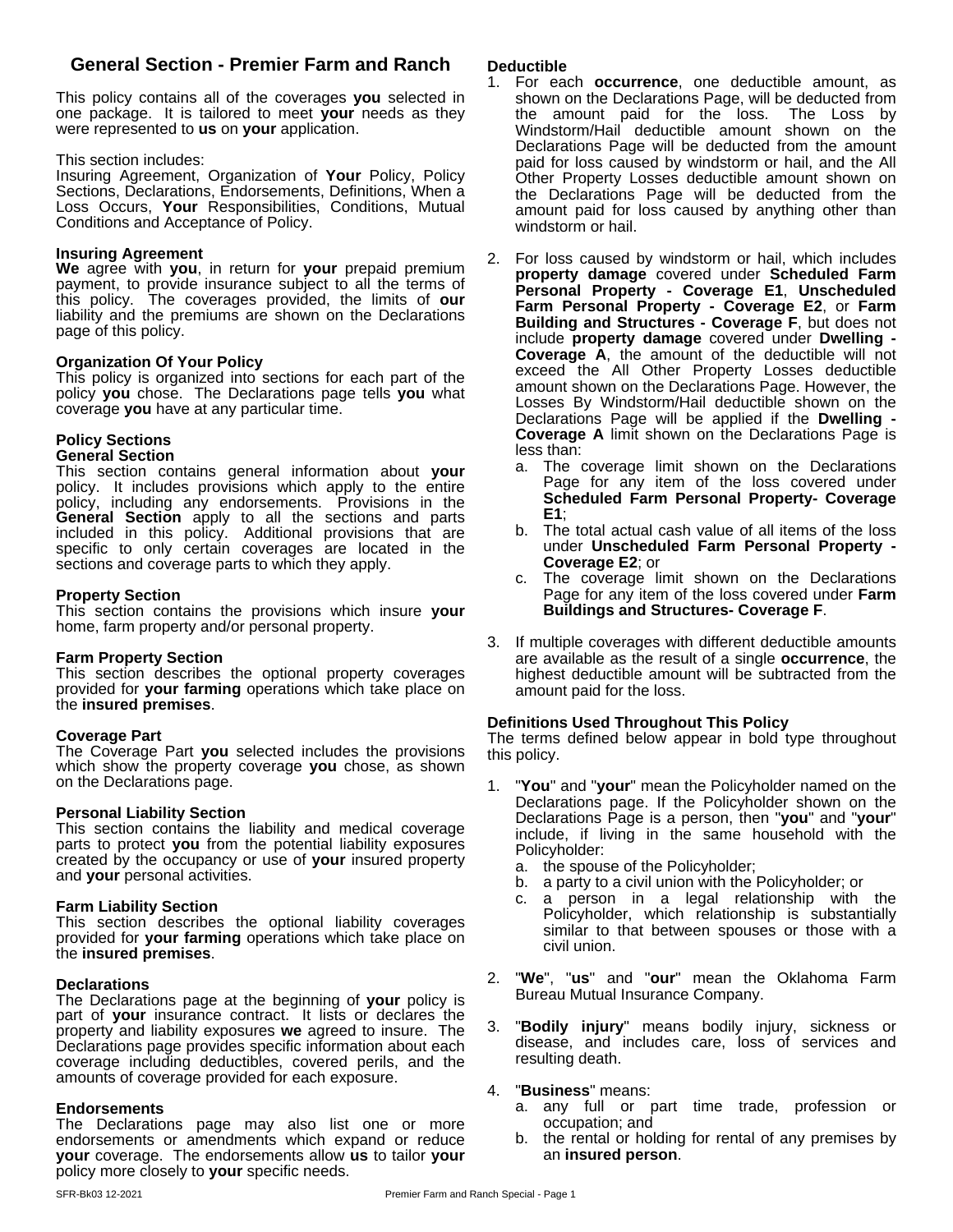But "**Business**" does not mean:

- c. **farming**;
- d. occasional rental or holding for rental of the **residence premises** for use as a dwelling;
- e. rental or holding for rental of part of the **residence premises** for use as a dwelling, unless the rental is to three or more roomers or boarders; or
- f. rental or holding for rental of part of the **residence premises** as a private garage, office, school or studio.

### 5. "**Cannabis**" means:

- a. any product that consists of or contains any amount of Tetrahydrocannabinol (THC) or any other cannabinoid, regardless of whether any such THC or cannabinoid is natural or synthetic.
- b. paragraph 5.a. above includes, but is not limited to, any of the following containing such THC or cannabinoid:
	- (1) any plant of the genus Cannabis L., or any part of that plant, such as seeds, stems, flowers, stalks and roots; or
	- (2) any compound, byproduct, extract, derivative, mixture or combination, such as:
		- (a) resin, oil or wax;
		- (b) hash or hemp; or
		- (c) infused liquid or edible cannabis;

whether or not derived from any plant or part of any plant described in Paragraph 5.b.(1).

- 6. "**Custom Farming**" means **farming** operations performed by the **insured person** or a **farm employee** on farm premises not owned, leased or rented by the **insured person. "Custom Farming"** does not mean c. the p **farming** operations performed by the **insured person** or a **farm employee** as part of an exchange labor agreement.
- 7. "**Custom Hired Labor**" means the duties of a **farm employee** performed on behalf of the **insured person** on farm premises not owned, leased or rented by the **insured person**.
- 8. "**Cyber Event**" means:
	- a. Unauthorized access to or use of or any unauthorized attempt to access or use any computer system, network, electronic device, or electronic data.
	- b. The introduction of any malicious code, virus, worm, spyware, malware, or any other harmful computer code which is used or designed to access, collect, encrypt, steal, destroy, alter, retrieve, disrupt, exploit or otherwise harm or perpetuate a fraud upon any computer system, network, electronic device, or electronic data.
	- c. Any denial of service attack, threat, or demand for any type of payment, which involves a malicious or otherwise harmful restriction of access to, disablement of, impairment of, or disruption of the normal use, functioning or operation of any computer system, network, electronic device, or electronic data.
- 9. "**Day**" means one **insured person** or one **farm employee** working one day.
- 10. "**Farm employee**" means an employee of an **insured person** whose duties are in connection with **farming** operations of an **insured person**. It does not mean a person working for an **insured person** or under an **insured person's** direction through an exchange labor agreement. It does not mean a **residence employee** or an employee while engaged in an **insured person's business**.
- 11. "**Farming**" means the ownership, maintenance or use of premises for the production of crops or the raising or care of livestock, including all necessary operations. "**Farming**" also includes operation of roadside stands kept mainly for the sale of the **insured person's** farm products.
- 12. "**Fungus**" means any type or form of fungus, including mold, mildew or bacteria, and any mycotoxins, spores, scents or by-products produced or released by fungi.

# 13. "**Insured Person**" means:

- a. **you**;
- **your** relatives residing in **your** household; and
- c. any other person under the age of 21 residing in **your** household, who is in **your** care or the care of a resident relative.

#### 14. "**Insured Premises**" means:

- a. the farm premisesand **residence premises** which is described on the Declarations page;
- b. any other premises acquired by **you** during the term of this policy which **you** intend to use as a **residence premises**;
- c. the part of any other premises where **you** reside and which is shown on the Declarations page;
- d. any part of a premises not owned by an **insured person** where the **insured person** may be temporarily residing or which an **insured person** may occasionally rent for non-**business** purposes;
- e. vacant land owned by or rented to an **insured person**;
- f. cemetery plots or burial vaults owned by an **insured person**;
- g. land on which a single or two family residence is being built for an **insured person**, if the land is owned by or rented to the **insured person**; and
- h. any structures or grounds used by **you** in connection with **your residence premises**.
- 15. "**Occurrence**" means an accident, including continuous or repeated exposure to conditions, which results in **bodily injury** or **property damage**. All **bodily injury** and **property damage** resulting from a common cause shall be considered the result of one **occurrence**.
- 16. "**Property Damage**" means physical injury to or destruction of tangible property, including loss of its use.
- 17. "**Regular Hired Labor**" means the duties of a **farm employee** on the i**nsured premises**.
- 18. "**Residence Employee**" means an employee of an **insured person** whose duties are in connection with the maintenance or use of the **residence premises**. It does not mean a **farm employee** or an employee while engaged in an **insured person's business**.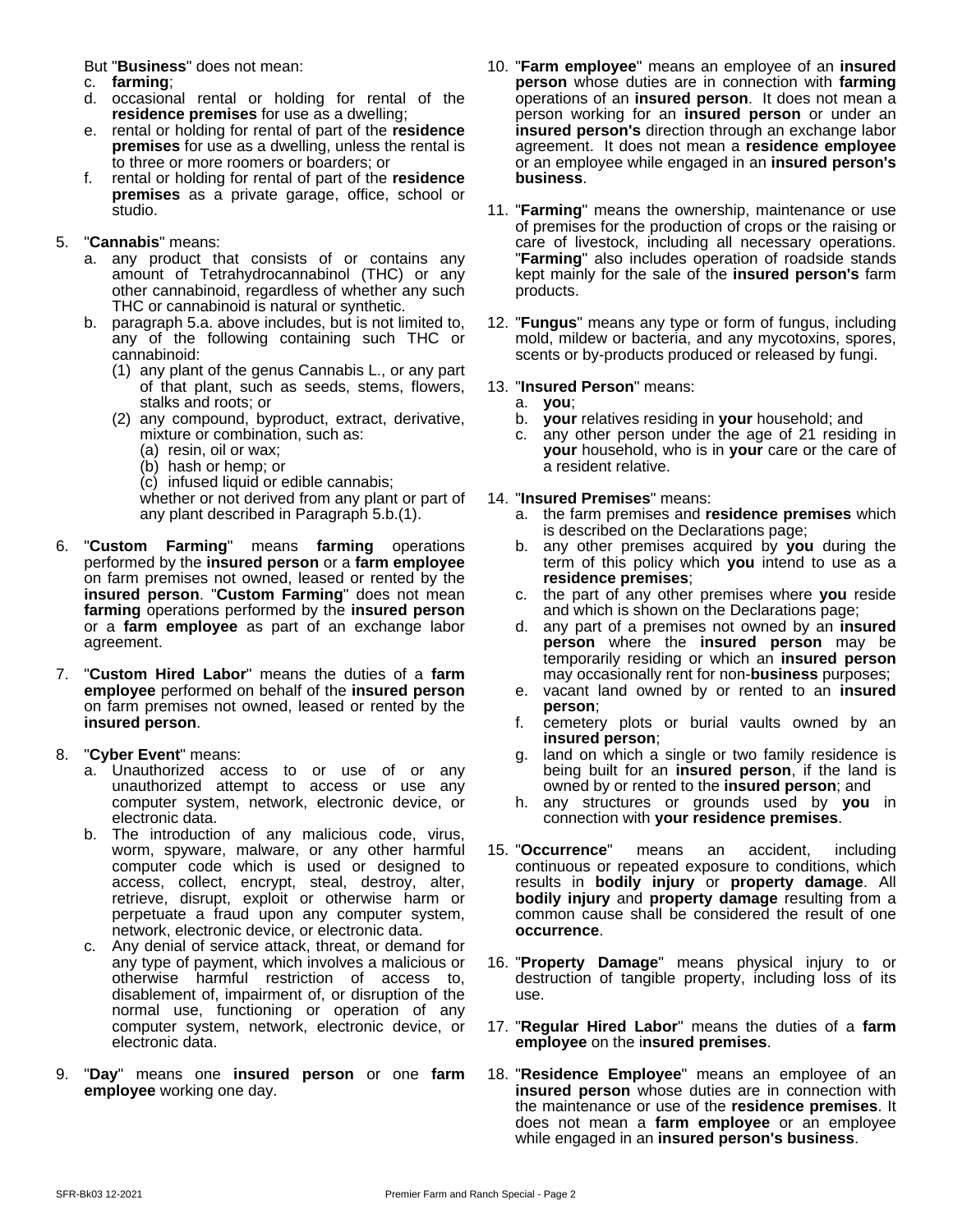- 19. "**Residence Premises**" means the one or two family dwelling where **you** reside, including the building, the grounds adjacent to the dwelling not used for **farming**, and other structures on the grounds. The "**residence premises**" is described on the Declarations page.
- 20. "**Trailer**" means a vehicle designed to be pulled by a:
	- a. private passenger auto; and
	- b. pickup, truck or van.

It also means a farm wagon or farm implement while being towed by, connected to or carried on **your** land motor vehicle.

#### **When A Loss Occurs**

#### **1. Notification**

If a covered loss occurs, the **insured person** must give **us** immediate written notice, including:

- a. **your** name and policy number;
- b. the time, place and circumstances of the accident, **occurrence** or loss; and
- c. the names and addresses of injured persons and witnesses.

In case of theft, also notify the police. In case of loss under Credit Card, Charge Plate, Fund Transfer Card and Check Forgery Coverages, also notify the issuer of card or plate or the bank.

#### **2. Our Duty After Loss**

Within 45 days after receipt of a proof of loss, **we** will submit to **you** a written offer of settlement or a rejection of **your** claim.

#### **3. How Losses Are Settled**

Loss settlement is determined by the particular covered perils **you** chose, which are included in the Coverage Part attached to this policy.

#### **4. Our Payment of Loss**

**We** will adjust any loss with **you**, and pay **you** unless another payee is named on the Declarations page.**We** will pay within 60 days after **we** receive **your** proof of loss and the amount of loss is finally determined by agreement between **you** and **us**, a court judgment or an appraisal award.

#### **5. Other Insurance**

If both this and other insurance apply to a loss, this policy is excess to such other insurance.

#### **Your Responsibilities**

#### **1. After a Loss Occurs:**

- a. protect the property from further damage, making necessary and reasonable repairs to protect the property, and keeping records of the cost of repairs;
- b. make a list of all damaged or destroyed property, showing in detail, quantities, costs, actual cash value and amount of loss claimed;
- c. send to **us**, within 60 days after loss, the above list and a proof of loss signed and sworn to by the **insured person**, including:
	- (1) the information reported in **When A Loss Occurs, 1. Notification** above;
	- (2) the interest of **insured persons** and all others in the property;
	- (3) all encumbrances on the property;
	- (4) other policies covering the loss;
	- (5) changes in title, use, occupancy or possession of the property; and
	- (6) if required, any plans and specifications of the damaged buildings or fixtures;
- d. exhibit the damaged property to **us** and **our** representatives, as often as may be reasonably required;
- e. submit to statements and examinations, while not in the presence of any other **insured person**, under oath by any person named by **us** and sign the transcript of the examinations;
- f. produce for examination, with permission to copy, all books of account, bills, invoices, receipts and other vouchers as **we** may reasonably require;
- g. produce receipts for any increased costs to maintain **your** standard of living while **you** reside elsewhere, and records pertaining to any loss of rental income;
- h. send **us** promptly any legal papers received relating to any claims or suit; and
- i. cooperate with **us** and assist **us** in any matter relating to a claim or suit.

#### 2. **Appraisal**

If **you** and **we** fail to agree on the amount of loss, either party may make written demand for an appraisal. Each party will select an appraiser and notify the other of the appraiser's identity within 20 days after the demand is received. The appraisers will select a competent and impartial umpire. If the appraisers are unable to agree upon an umpire within 15 days, **you** or **we** can ask a judge of a court of record in the county where the **residence premises** is located to select an umpire.

The appraisers shall then appraise the loss, stating separately the loss to each item. If the appraisers submit a written report of an agreement to **us**, the amount agreed upon shall be the amount of loss. If they cannot agree, they will submit their differences to the umpire. A written award by two will determine the amount of loss.

Each party will pay the appraiser it chooses, and equally pay expenses for the umpire and all other expenses of the appraisal.

#### **3. Abandoned Property**

**We** are not obliged to accept abandoned property.

#### **4. Suit Against Us**

**We** may not be sued unless there is full compliance with all the terms of this policy. Suit must be brought within one year after the loss or damage occurs.

#### **5. Permission Granted To You**

**You** may make alterations, additions and repairs to **your** building and complete structures under construction. The **residence premises** may be vacant or unoccupied without limit of time, except where this policy specifies otherwise.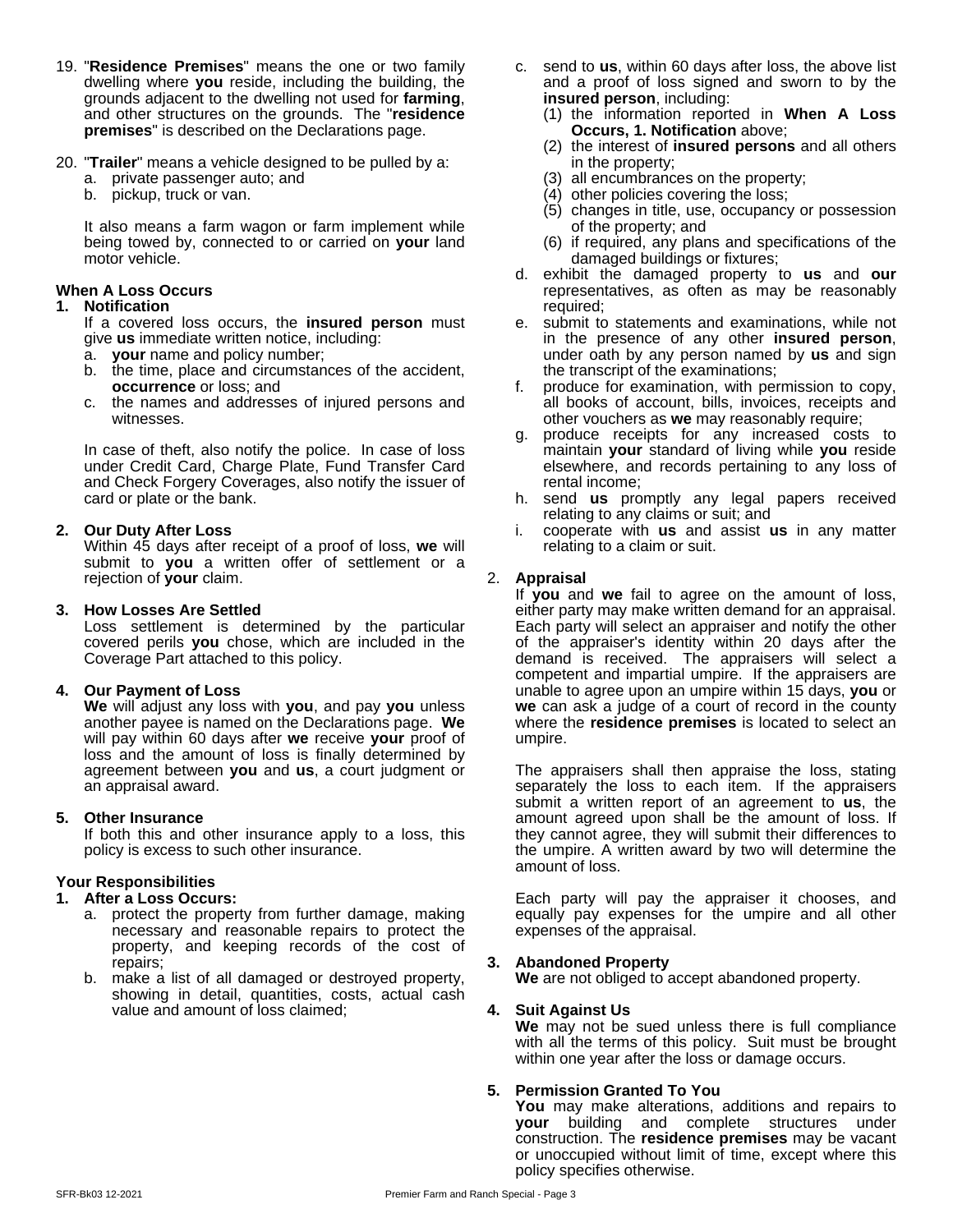# **Conditions**

#### **1. Assignment**

Interest in this policy may not be transferred without **our** written consent. But, if the Policyholder named on the Declarations page or the spouse of the Policyholder residing in the same household dies, the policy will cover:

- a. any surviving member of the deceased's household who was covered under this policy at the time of death, but only while a resident of the **insured premises**;
- b. the legal representative of the deceased person while acting within that capacity; and
- c. any person having proper custody of insured property until a legal representative is appointed.

# **2. Cancellation**

- a. **You** may cancel this policy at any time by returning it to **us** or by notifying **us** in writing of the date cancellation is to take effect.
- b. **We** may cancel this policy only for the reasons stated in this Condition by notifying **you** in writing of the date cancellation takes effect.

This cancellation notice may be delivered to **you** or mailed to **you** at **your** mailing address shown on the Declarations page. Proof of mailing shall be sufficient proof of notice.

- (1) When **you** have not paid the premium, whether payable to **us** by cash or under any finance or credit plan, **we** may cancel at any time by notifying **you** at least 10 days before the date cancellation takes effect.
- (2) When this policy has been in effect for less than 45 business days and is not a renewal with **us**, we may cancel for any reason by notifying **you** at least 10 days before the date cancellation takes effect.
- (3) When this policy has been in effect for 45 business days or more, or at any time if it is a renewal with **us**, **we** may cancel if there has been a material misrepresentation of fact which, if known to **us**, would have caused **us** not to issue the policy or if the risk has changed substantially since the policy was issued. This can be done by notifying **you** at least 30 days before the date cancellation takes effect.
- (4) When this policy is written for a period longer than one year, **we** may cancel for any reason at anniversary by notifying **you** at least 30 days before the date cancellation takes effect.
- c. When this policy is canceled, the premium for the period from the date of cancellation to the expiration date will be refunded. When **you** request cancellation, the return premium will be based on **our** short rate table. When **we** cancel, the return premium will be pro rata.
- d. If the return premium is not refunded with the notice of cancellation or when this policy is 9. notice of cancellation or when this policy is returned to **us**, **we** will refund the premium within a reasonable time after the date cancellation takes effect.

# **3. Concealment or Fraud**

- a. SECTION 3613.1 OF TITLE 36 OF THE<br>OKLAHOMA STATUTES: "WARNING: ANY OKLAHOMA STATUTES: **"WARNING: ANY PERSON WHO KNOWINGLY, AND WITH INTENT TO INJURE, DEFRAUD OR DECEIVE ANY INSURER, MAKES ANY CLAIM FOR THE PROCEEDS OF AN INSURANCE POLICY CONTAINING ANY FALSE, INCOMPLETE OR MISLEADING INFORMATION IS GUILTY OF A FELONY."**
- b. This entire policy is voidable if an **insured person** has intentionally concealed or misrepresented any material fact or circumstance relating to this insurance, or acted fraudulently or made false statements relating to this insurance.

### **4. Changes**

This policy and the Declarations page include all the agreements between **you** and **us** relating to this insurance. No change or waiver may be effected in this policy except by endorsement issued by **us**. If a premium adjustment is necessary, **we** will make the adjustment as of the effective date of the change. If any coverage **you** have under this policy is broadened without charge during the policy period, this policy will automatically provide the broadened coverage when effective.

# **5. Our Right To Recover Payment**

After making payment under this policy, **we** will have the right to recover to the extent of **our** payment from anyone held responsible. This right will not apply under the **Property Section** if **you** have waived it in writing prior to loss. The **insured person** will do whatever is required to transfer this right to **us**.

This condition does not apply under the **Personal Liability Section** to **Coverage H - Medical Payments To Others** or **Additional Coverages - Personal Liability Damage To Property of Others**.

# **6. Policy Period**

This policy applies to losses, **bodily injury** or **property damage** which occur during the policy period. It may be renewed for successive policy periods if the required premium is paid and accepted by us on or before the expiration of the current policy period. The premium will be computed at **our** then current rate for coverage then offered.

#### **7. Conformity With Statute**

Should any terms of this policy be in conflict with the statutes of Oklahoma, the terms are amended to conform with such statutes.

#### **8. Insurable Interest**

**We** will not pay more than the insurable interest an **insured person** has in the covered property at the time of loss.

#### **9. No Benefit To Bailee**

This insurance will not, in any way, benefit any person or organization who may be caring for or handling property for a fee.

#### **10. Inspection**

**We** shall be permitted at all reasonable times during the policy period, to inspect the plants, works, machinery and appliances covered by this policy.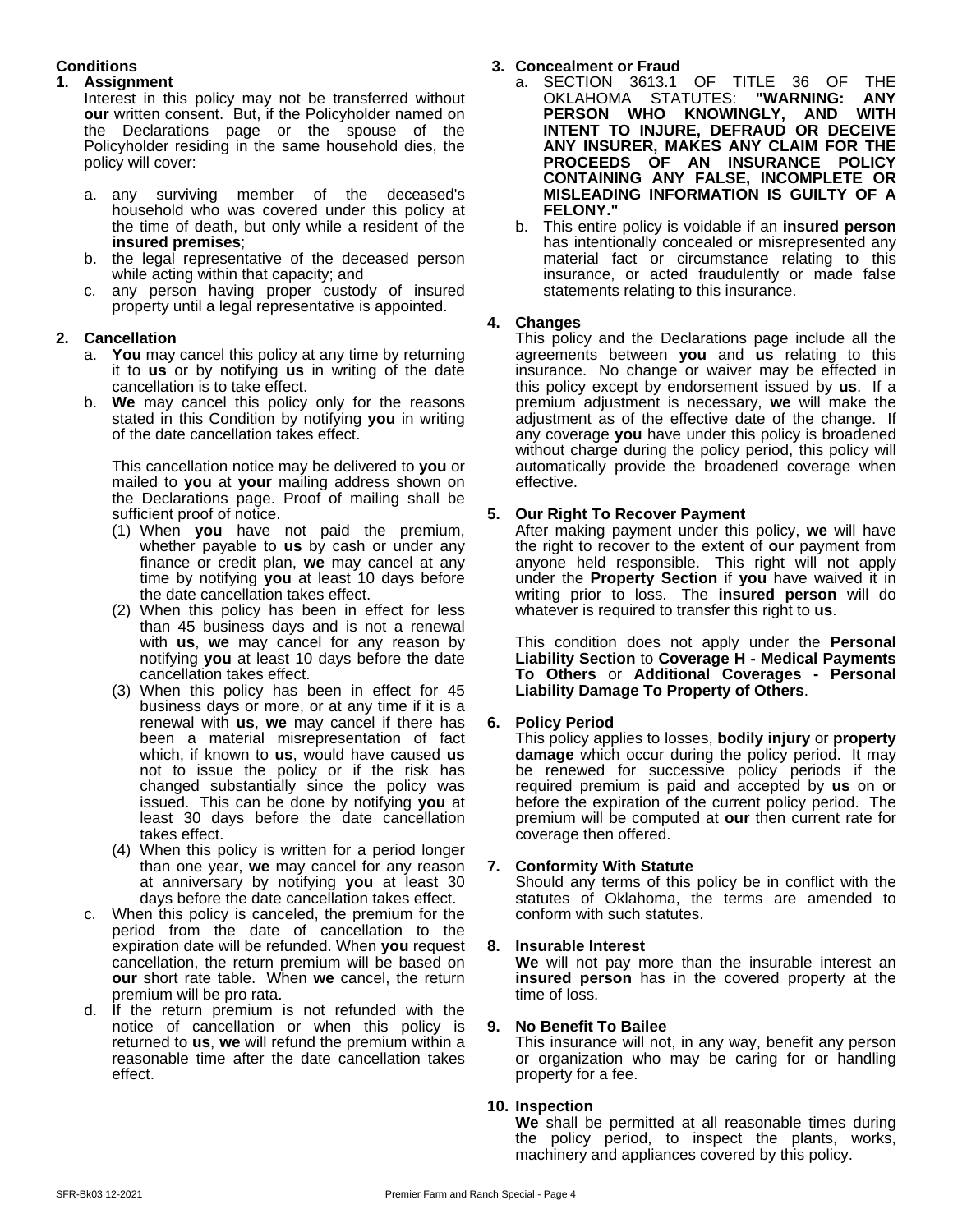This Section, combined with the **General Section**, the **Farm Property Section** and the **Coverage Part**, provides the property coverage **you** selected, as identified on the Declarations page.

This Section includes:

Dwelling - Coverage A, Other Structures - Coverage B, Personal Property - Coverage C, Exclusions, Special Limits on Certain Property, Additional Living Expenses and Loss of Rents - Coverage D, Additional Coverages, Deductible, and Property Conditions.

### **Dwelling - Coverage A**

**We** cover:

- 1. **your** dwelling, including structures attached to it, at the **residence premises**. The dwelling must be used principally as a private residence; and
- 2. construction material at the **residence premises** for use in connection with **your** dwelling.

#### **Other Structures - Coverage B**

**We** cover:

- 1. other structures at the **residence premises** which are within 100 feet of the dwelling insured under **Dwelling - Coverage A**, and
	- a. not attached to the dwelling, or
	- b. connected to the dwelling by only a utility line, fence or similar connection;
- 2. fences, driveways, sidewalks and other permanently installed outdoor fixtures at the **residence premises** that are within 100 feet of the dwelling insured under **Dwelling - Coverage A**; and
- 3. construction material at the **residence premises** for use in connection with the other structures listed in 1 above.

**We** do not cover loss to structures used to any extent for **business** or **farming** purposes.

### **Personal Property - Coverage C**

**We** cover personal property owned or used by an **insured person** anywhere in the world. Any personal property, which is usually at a residence other than the **residence premises**, is covered for up to 10% of the **Personal Property - Coverage C** limit, but not less than \$1,000. This limitation does not apply to personal property in a newly acquired principal residence for the first 30 days after **you** begin to move there.

If **you** ask **us**, **we** will cover personal property owned by others while it is on the part of the **residence premises** occupied by an **insured person**. Also, if **you** ask **us**, **we** will cover personal property of a houseguest or **residence employee** in any residence of an **insured person**.

#### **We** do not cover:

- 1. farm personal property;
- 2. animals, birds or fish;
- 3. land motor vehicles and their parts, equipment and accessories. **We** do provide coverage if the land motor vehicle is not subject to motor vehicle registration and it is used exclusively to service the **residence premises**;
- 4. all-terrain vehicles (ATV's), utility vehicles (UTV's), recreational off-road vehicles, or vehicles with less than 4 wheels, and their parts, equipment and accessories;
- 5. aircraft and their tires, parts, equipment and accessories;
- **Property Section I** 6. property of roomers and boarders not related to an **insured person**, or property of tenants;
	- property rented or held for rental to others by an **insured person**, or property furnished to or held as furnishings for **farm employees**. But, **we** do cover that property while on the part of the **residence premises** used exclusively by an **insured person** or roomers and boarders;
	- 8. property in that part of the **residence premises** rented or held for rental to others (except roomers or boarders) by an **insured person**;
	- 9. radios, tape players and other devices for the recording, reproduction, receiving or transmitting of sound or pictures which may be operated by power from the electrical system of a land motorized vehicle while in or upon that vehicle. Accessories to these devices, including antennas, tapes and records are not covered while in or upon a land motorized vehicle;
	- 10. property specifically described and insured by this or any other insurance;
	- 11. farm operations records expenses;
	- 12. **cannabis**, or
	- 13. loss, damage, cost or expense directly or indirectly caused by, resulting from, or arising out of a **cyber event**. Such loss, damage, cost or expense is excluded regardless of any other cause or event that contributes concurrently or in any sequence to the loss.

#### **Special Limits on Certain Property**

Special limits apply to the following groups of personal property. These limits do not increase the amount of insurance under **Personal Property - Coverage C**. The limit of insurance for each group is the maximum **we** will pay for any one **occurrence** for all property included in the group.

#### **Limit of Insurance Personal Property Group**

- 1. \$200 Money, bank notes, bullion, coins and medals and other numismatic property, and precious metals including platinum, gold and silver, but not goldware or silverware.
- 2. \$1,000 Securities, accounts, deeds, evidence of debt, letters of credit, notes other than bank notes, passports, manuscripts, tickets, stamps and other philatelic property.
- 3. \$1,000 Cemetery markers, headstones and urns.
- 4. \$1,000 Watercraft, including their **trailers**, furnishings, equipment and outboard motors.
- 5. \$1,000 **Trailers** not used to tow watercraft.
- 6. \$1,000 Theft of jewelry, watches, precious and semiprecious stones and furs, including any article containing fur which represents its principal value.
- 7. \$2,000 Theft of guns.
- 8. \$2,500 Theft of silverware, goldware and pewterware.
- 9. \$5,000 Electronic data processing equipment and the recording or storage media used with that equipment, whether or not it is **business** property, while used principally on the **residence premises**.
- Property used or intended for use in a **business**, not including electronic data processing equipment or the recording or storage media used with that equipment.
- 11. \$10,000Land motorized vehicles.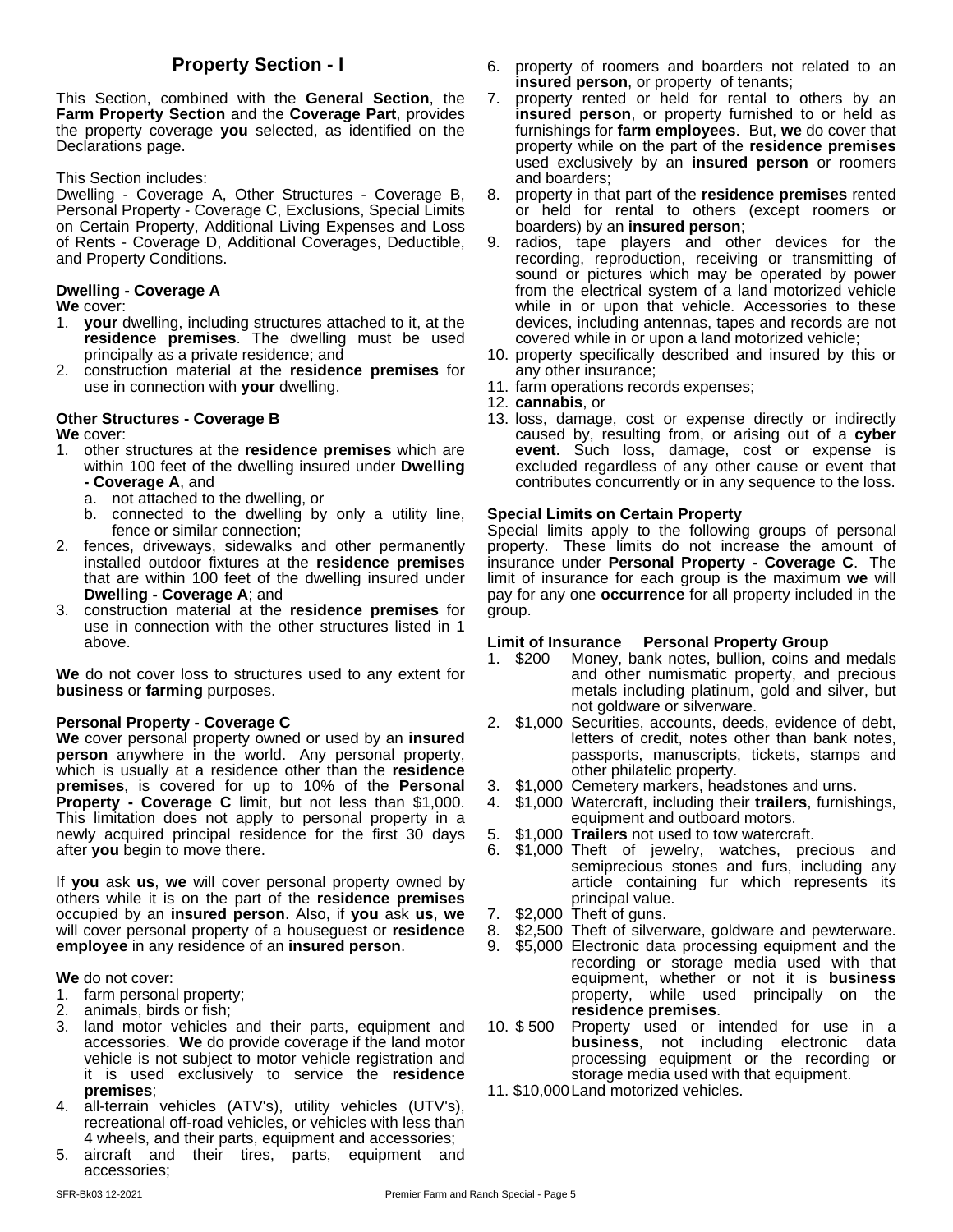#### **Additional Living Expense and Loss Of Rents - Coverage D**

If a covered loss makes **your residence premises** uninhabitable, **we** will pay, at **your** option either:

- 1. the reasonable increase in **your** living expenses necessary to maintain **your** normal standard of living while **you** live elsewhere; or
- 2. the fair rental value of the part of the **residence premises** where **you** reside, less any charges and expenses which do not continue while the **residence premises** is uninhabitable.

**We** will pay for the shortest time needed:

- 1. to repair or replace the damaged property; or
- 2. for **you** to permanently relocate.

**We** will also pay for **your** loss of normal rents resulting from a covered loss while the rented part of a **residence premises** is uninhabitable, less charges and expenses which do not continue during that time. **We** will pay this loss of normal rents only for the shortest time needed to make the rented part habitable.

If damage caused by a peril we insure against occurs at a neighboring premises, **we** will pay reasonable additional living expenses and loss of normal rents for up to two weeks should civil authorities prohibit occupancy of the **residence premises**.

These periods of time will not be shortened by the expiration of this policy.

**We** will not pay for loss or expense due to the cancellation of a lease or agreement.

No deductible will apply to these coverages.

#### **Additional Coverages**

#### **1. Debris Removal**

**We** will pay reasonable expenses **you** incur to remove debris of covered property following a loss from a peril **we** insure against.

If the cost to repair or replace that property, plus the cost of its debris removal, is more than the applicable limit of liability for the property, **we** will pay up to an additional 5% of the limit of liability shown on the Declarations page for the property.

**We** will also pay up to \$500 in the aggregate for any one loss for reasonable expenses incurred by **you** in removing any fallen trees from the **residence premises** if:

- a. the trees damage covered property within 100 feet of the dwelling insured under**Dwelling - Coverage A**;
- b. the falling of the trees is caused by any peril **we** insure against; and
- c. this coverage is not provided elsewhere in this policy.

#### **2. Fire Department Service Charges**

**We** will pay up to \$500 for **your** liability under an agreement for service charges made by a fire department when called to protect **your** covered property from a peril **we** insure against.

Payments are in addition to the amount of insurance applying to the loss.

No deductible applies to this coverage.

#### **3.Credit Card, Charge Plate, Fund Transfer Card, Check Forgery and Counterfeit Money Coverages a. Credit Card, Charge Plate and Fund Transfer**

**Card Coverage** If an **insured person** is legally required to pay for the unauthorized use of a credit card or charge plate issued to the **insured person**, **we** will cover the loss.

**We** will also pay for loss which results from unauthorized use of a fund transfer card issued to an **insured person**. A fund transfer card is one used for deposit, withdrawal or transfer of funds.

But **we** will not cover use of the credit card, charge plate or fund transfer card by a resident of **your** household. **We** also will not cover use by someone to whom an **insured person** has given the card or plate. **We** will not cover any use unless the **insured person** has met all the terms under which the card or plate was issued.

#### **b. Check Forgery Coverage**

**We** coverloss to an **insured person** caused by forgery or alteration of a check. This includes all negotiable instruments.

#### **c. Counterfeit Money Coverage**

**We** coverloss sustained by an **insured person** through acceptance in good faith of counterfeit United States or Canadian paper currency.

**We** will not pay more than \$1,000 for any one **occurrence** involving one or more of these coverages.

**We** do not cover any loss that arises from **business** pursuits or dishonesty of the **insured person**.

No deductible applies to these coverages.

If a claim is made or suit is brought against the **insured person** for liability under the Credit Card, Charge Plate or Fund Transfer Card Coverage, **we** will defend the **insured person**. **We** will use **our** lawyers and bear the expense.

**We** may at **our** option and at **our** expense, defend the **insured person** or that person's bank against a suit to enforce payment under the Check Forgery Coverage.

**We** may investigate any claim or settle any suit as **we** think appropriate. **We** will not defend after **we** have paid an amount equal to the limit of **our** liability.

# **4. Emergency Removal of Property**

**We** will pay for property damaged in any way being removed or while removed from a premises because of danger from a peril **we** insure against.

Coverage is limited to a 30 day period from date of removal. Payments will not increase the amount of insurance applying to the covered property.

#### **5. Necessary Repairs After Loss**

**We** will pay the reasonable cost of necessary repairs made solely to protect covered property from additional damage following a loss from a peril **we** insure against. Payments will not increase the amount of insurance applying to the covered property.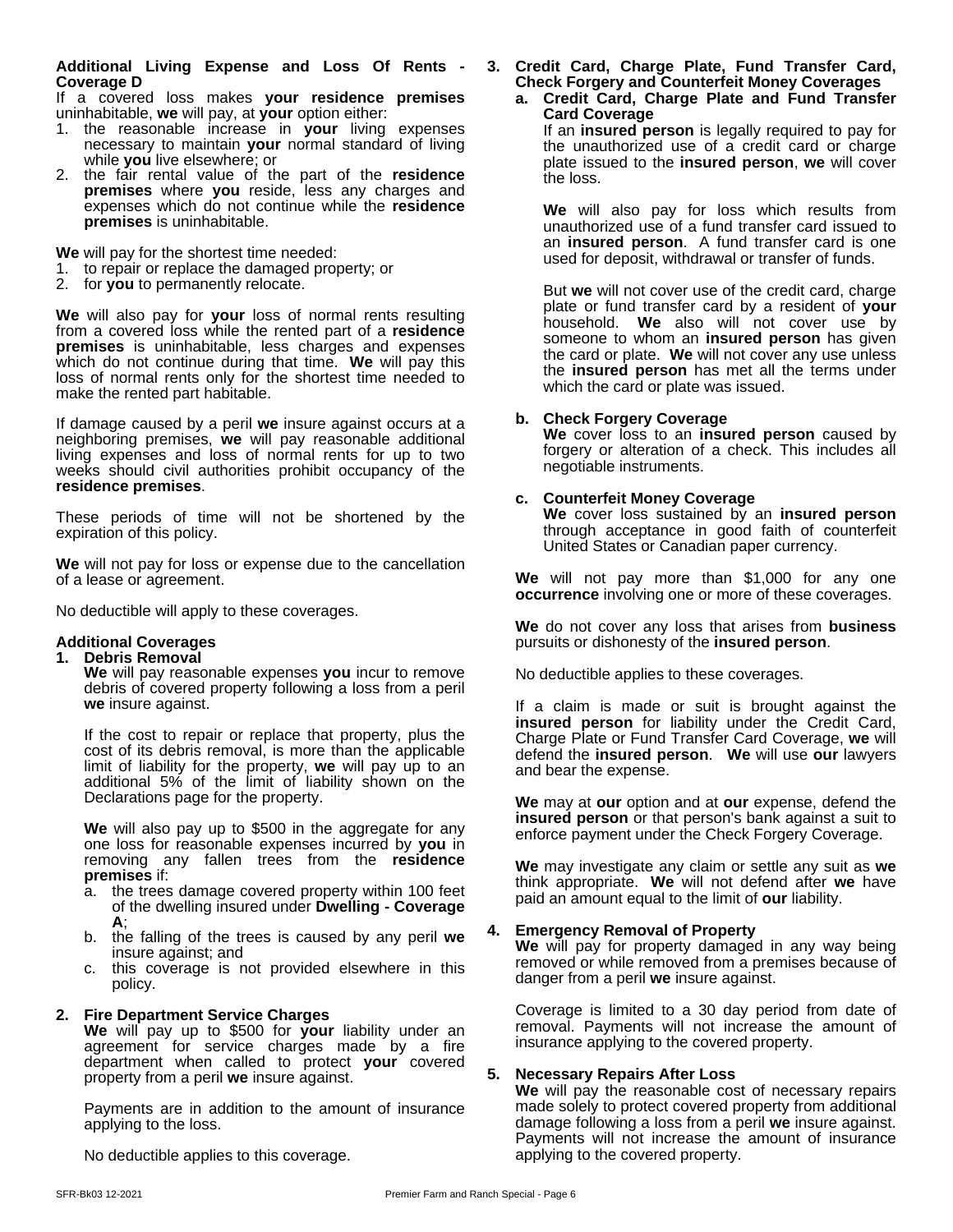#### **6. Trees, Shrubs, Plants and Lawns**

**We** will pay up to 5% of the **Coverage A - Dwelling** limit of liability shown on the Declarations page, for loss at the **residence premises** to trees, shrubs, plants, and lawns.

Coverage applies to loss caused by the following perils **we** insure against: Fire or Lightning, Explosion, Riot or Civil Commotion, Aircraft, Vehicles not owned or operated by an occupant of the **residence premises**, Vandalism or Malicious Mischief or Theft. Payments are in addition to the amount of insurance applying to Dwelling Coverage.

**We** will not pay for:

- a. more than \$500 on any one tree, shrub or plant;
- b. trees, shrubs, plants or lawns grown for **business** or **farming** purposes; or
- c. trees, shrubs, plants or lawns located more than 100 feet from the dwelling insured under**Dwelling - Coverage A**.

#### **7. Ordinance or Law**

- a. **We** will pay up to 10% of the **Coverage A – Dwelling** limit of liability shown on the Declarations Figure and page, for the total increased costs **you** incur because of the enforcement of any ordinance or law which requires or regulates:
	- (1) the construction, repair, or demolition of that part of a covered building or other structure damaged by a peril **we** insure against;
	- (2) the construction, repair, or demolition of the undamaged part of a covered building or other 1. structure, if that building or other structure must be totally demolished because of damage by a peril we insure against to another part of that covered building or other structure; and
	- (3) the demolition or replacement of the portion of 2. the undamaged part of a covered building or other structure, necessary to complete the construction, repair, or demolition of that part of the covered building or other structure damaged by a peril **we** insure against.

#### b. **We** do not cover:

- (1) the loss in value to any covered building or other structure due to the requirements of any 3. Mortga ordinance or law;
- (2) the costs to comply with any ordinance or law, which requires any **insured person** or others to test for, monitor, clean up, remove, contain, treat, detoxify, neutralize, or in any way respond to or assess the effects of, pollutants or contaminants; or
- (3) increased costs **you** incur due to any ordinance or law which goes into effect after a covered loss occurs.

#### **Deductible**

1. For each **occurrence**, one deductible amount, as shown on the Declarations Page, will be deducted from The mortgages of the S the amount paid for the loss. The Loss by  $\frac{1}{2}$  furn Windstorm/Hail deductible amount shown on the and ners Declarations Page will be deducted from the amount paid for loss caused by windstorm or hail, and the All Other Property Losses deductible amount shown on the Declarations Page will be deducted from the amount paid for loss caused by anything other than has knowledge; windstorm or hail.

- 2. For loss caused by windstorm or hail, which includes **property damage** covered under **Scheduled Farm Personal Property - Coverage E1**, **Unscheduled Farm Personal Property - Coverage E2**, or **Farm Building and Structures - Coverage F**, but does not include **property damage** covered under **Dwelling - Coverage A**, the amount of the deductible will not exceed the All Other Property Losses deductible amount shown on the Declarations Page. However, the Losses By Windstorm/Hail deductible shown on the Declarations Page will be applied if the **Dwelling - Coverage A** limit shown on the Declarations Page is less than:
	- a. The coverage limit shown on the Declarations Page for any item of the loss covered under **Scheduled Farm Personal Property- Coverage E1**;
	- b. The total actual cash value of all items of the loss under **Unscheduled Farm Personal Property - Coverage E2**; or
	- c. The coverage limit shown on the Declarations Page for any item of the loss covered under**Farm Buildings and Structures- Coverage F**.
- If multiple coverages with different deductible amounts are available as the result of a single **occurrence**, the highest deductible amount will be subtracted from the amount paid for the loss.

#### **Property Conditions**

These Conditions are in addition to those shown in the **General Section**.

#### **1. Loss To A Pair or Set**

**We** may repair or replace any part of the pair or set to restore it to its value before the loss, or **we** may pay the difference between the actual cash value of the property before and after the loss.

#### **2. Our Payment of Loss**

**We** will adjust any loss with **you**, and pay **you** unless another payee is named on the Declarations page.**We** will pay within 60 days after **we** receive **your** proof of loss and the amount of loss is finally determined by agreement between **you** and **us**, a court judgment or an appraisalaward.

**3. Mortgagee**<br>A loss shall be payable to any mortgagee named in the Declarations, to the extent of their interests and in the order of precedence. Mortgagee includes a trustee under a trust deed or a contract seller under a land contract.

#### **Our Duties**

- **We** will: protect the mortgagee's interests in the insured building; and
- b. give the mortgagee 10 days notice before canceling this policy.

#### **Mortgagee's Duties**

- The mortgagee will:
- a. furnish proof of loss within 60 days if the **insured person** fails to do so;
- b. pay upon demand any premium due if the **insured person** fails to do so;
- c. notify **us** of any change of ownership or occupancy or any increase in hazard of which the mortgagee
- d. give us the right of recovery against any party liable for loss; but giving **us** this right will not impair the right of the mortgagee to recover the full amount of the mortgagee's claim; and
- e. after a loss, permit **us** to satisfy the mortgagee requirement and receive full transfer of the mortgage.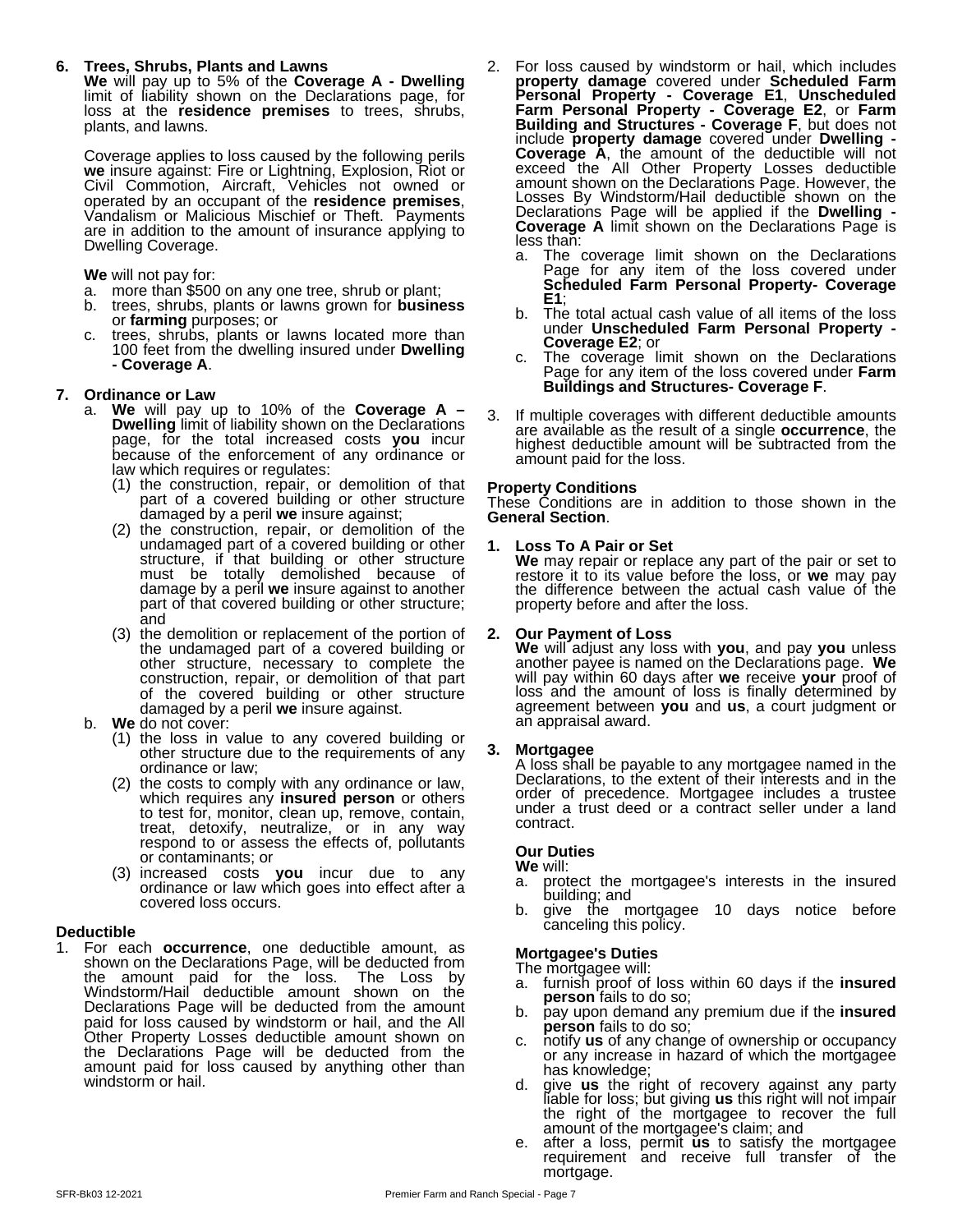#### **4. Inflation Protection Coverage**

The Limits of Liability shown on the Declarations page for **Dwelling – Coverage A**, **Other Structures – Coverage B**, **Personal Property – Coverage C** and **Additional Living Expense and Loss of Rents – Coverage D** may be increased at the end of each 12 month period after the effective date of the policy. The appropriate premium for these increased limits will be shown on the Declarations page.

# **Farm Property Section**

This Section, combined with the **General Section**, the **Personal Property Section** and the Coverage Part, provides the property coverage **you** selected, as identified on the Declarations page.

This Section includes Scheduled Farm Personal Property - Coverage E1, Unscheduled Farm Personal Property - Coverage E2, Farm Buildings and Structures - Coverage F.

**Scheduled Farm Personal Property - Coverage E1 We** cover the following types of **Scheduled Farm Personal Property** for which an amount of insurance is shown on the Declarations Page:

**Grain**. **We** cover:

- 1. grain;<br>2. thresh
- 2. threshed seeds or beans;<br>3. silage:
- silage;
- 4. ground feed; and
- 5. manufactured and compounded stock foods, if in buildings, structures, sacks, wagons or trucks. Grain in stacks, shocks, swaths or piles in the open is covered only against loss by fire. **We** do not cover grain under Government Loan.

**Hay in Buildings. We** cover hay, straw, and fodder, in buildings or structures.

Hay in the Open. We cover hay, straw, and fodder, in stacks, windrows, and bales, only while in the open, and only against loss by fire.

One stack means hay, straw, or fodder, in one area separated by a clear space of 100 feet or more from any other hay, straw, or fodder, in the open.

**You** may apply 10% of the amount of insurance set for grain, hay in buildings, and hay in the open, to cover grain, hay in buildings, and hay in the open, while away from the **insured premises** but within 100 miles of the **residence premises**. But **we** will not cover these items while:

- 1. stored or being processed in manufacturing plants, public elevators, warehouses, seed houses, or drying plants;
- 2. in transit by common carrier; or
- 3. in public sales barns and yards.

**Tools, Supplies and Equipment. We** cover tools, supplies and equipment used in operating the farm. **We** will pay no more than \$2,500 for any one item.

**We** do not cover:

- 1. property specifically described and insured by this or any other insurance;
- 2. brooders, fences, windmills and wind chargers and their towers;
- 3. land motorized vehicles and their parts, equipment and 7. accessories;
- watercraft and their parts, equipment and accessories;
- 5. aircraft, and their tires, parts, equipment and accessories;
- 6. threshing machines, tractors, combines, corn pickers, hay balers, harvesters, peanut diggers, potato diggers and pickers, cotton pickers, crop driers, sawmill equipment, irrigation motors, pumps and equipment;
- 7. manufactured fuels and their containers;
- 8. bulk milk tanks, bulk feed tanks, barn cleaner, pasteurizers, boilers or any permanent fixtures attached to or within a building; or
- 9. portable buildings and portable structures.

**Specifically Insured Machinery**. Items of machinery, vehicles and equipment for which an amount of insurance is specifically set are covered within 100 miles of the **residence premises**.

**We** do not cover land motor vehicles subject to motor vehicle registration and their parts, equipment and accessories.

**We** do not cover all-terrain vehicles (ATV's), utility vehicles (UTV's), recreational off-road vehicles, or vehicles with less than 4 wheels, and their parts, equipment and accessories.

**We** cover replacements for specifically insured machinery for no more than the smaller of:

- 1. the amount of insurance specified for the replaced item; or
- 2. actual cash value.

Within 30 days after acquiring the replacement, **you** must notify **us**, giving a full description and paying any additional premium. If this is not done, the amount of insurance for the replaced item applies.

**Newly Acquired or Borrowed Farm Machinery, Vehicles and Equipment.** If the Declarations Page lists scheduled items of farm machinery, vehicles or equipment for which an amount of insurance is specifically set and a premium charged under **Scheduled Farm Personal Property - Coverage E1**, **we** will cover newly acquired or borrowed farm machinery, vehicles or equipment. **We** will pay no more than \$20,000 for all newly acquired or borrowed farm machinery, vehicles and equipment.

Within 30 days of acquisition of any newly acquired farm machinery, vehicles and equipment, **you** must notify **us**, giving a full description and paying any additional premium. If this is not done, coverage for the newly acquired farm machinery, vehicles and equipment ceases.

**We** do not cover newly acquired or borrowed:

- 1. brooders, fences, windmills and wind chargers and their towers;
- 2. land motor vehicles subject to motor vehicle registration and their parts, equipment and accessories;
- 3. all-terrain vehicles (ATV's), utility vehicles (UTV's), recreational off-road vehicles, or vehicles with less than 4 wheels, and their parts, equipment and accessories;
- 4. watercraft and their parts, equipment and accessories;
- 5. aircraft, and their tires, parts, equipment and accessories;
- machines, crop driers and sawmill equipment;
- 7. manufactured fuels and their containers; or
- 8. replacements for farm machinery, vehicles and equipment specifically described.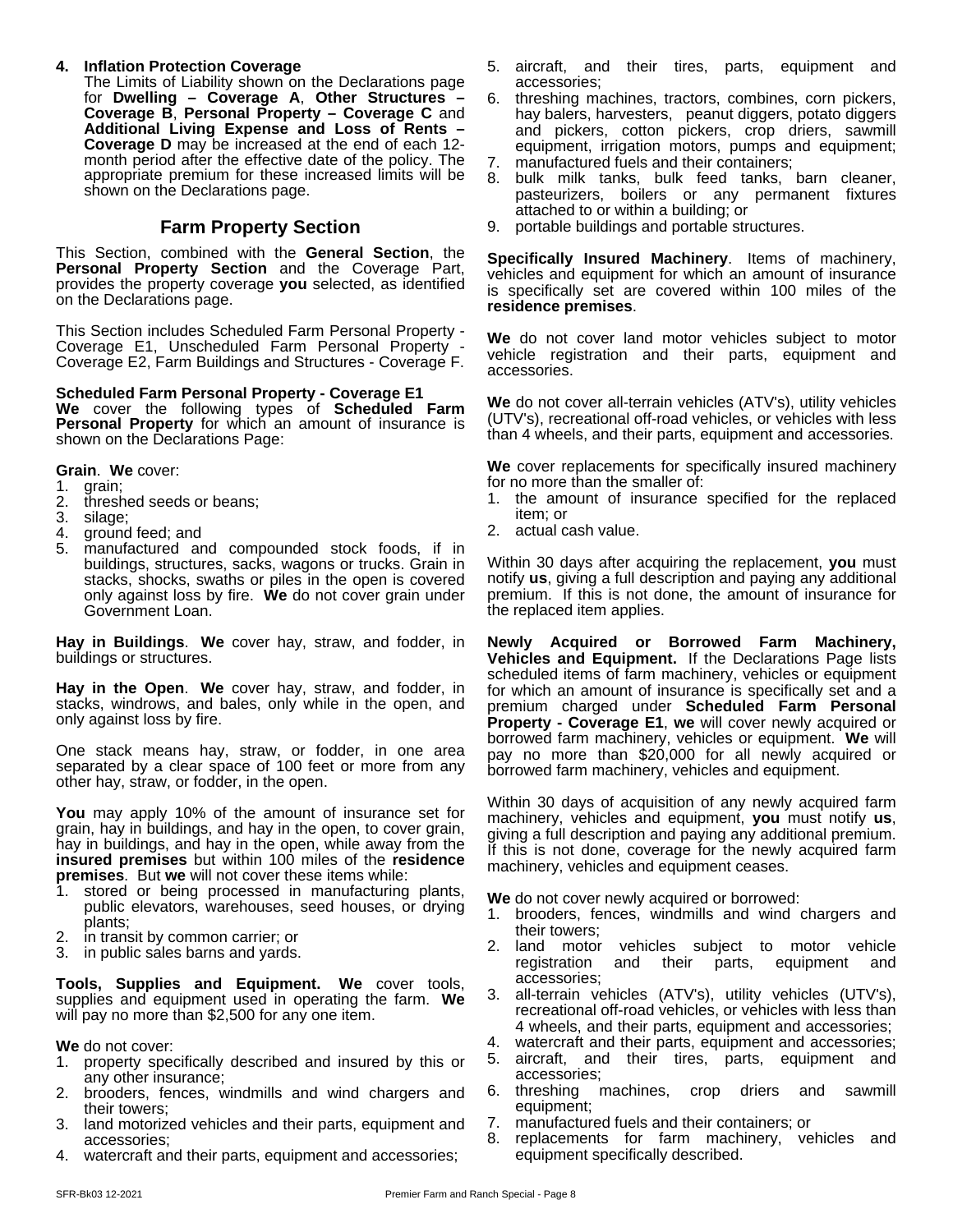**Livestock**. Insurance for covered livestock applies on and off the **insured premises**. But, it does not apply to livestock while in transit by common carrier, or in slaughterhouses, packing plants, public stockyards, public sales barns, and public sales yards.

**We** will pay no more than the smallest of the following for any one animal:

- 1. 120% of the average value per head of livestock. This average value is the amount of insurance for the class of livestock divided by the number of head of that class owned by an **insured person** at the time of loss (In applying this clause, each horse, mule or head of cattle under one year of age shall be counted as one-half head); or
- 2. the actual cash value of the destroyed or damaged animal.

**We** do not cover loss to livestock caused by:

- 1. running into streams or ditches;
- 2. running against fences or other objects;
- 3. smothering;<br>4. fright:
- fright;
- 5. freezing;
- 6. gunshot; or
- 7. drowning.

**Farm Operations Records Expenses. We cover books <b>Farm** of account, manuscripts, abstracts, drawings, card index systems and other records. **We** also cover the cost incurred for copying such records. But, in the case of electronic data processing materials, **we** will pay only the cost of unexposed or blank film, tape, disc, drum, cell or other magnetic or storage media. And, **we** do not cover computer software programs which are used to operate farm machinery or equipment.

**Portable Buildings and Portable Structures**. **We** cover portable buildings and structures owned by an **insured person**. **We** will pay no more for each damaged portable building or structure than the following:

The stated amount of insurance multiplied by the ratio of the value of such building or structure to the total value of all portable buildings and structures owned by **you** at the time of loss.

**Irrigation Equipment**. **We** cover irrigation equipment which consists of motors, pumps, and pipes.

#### **Property Not Covered**

#### Under **Scheduled Farm Personal Property - Coverage E1**, **we** do not cover loss to:

- 1. growing crops and stubble;
- 2. radios, tape players and other devices for the recording, reproduction, receiving or transmitting of sound or pictures which may be operated by power from the electrical system of a land motorized vehicle while in or upon that vehicle. However, **we** do cover loss to such devices for which an amount of insurance is shown on the Declarations Page. Accessories to these devices, including antennas, tapes and records are not covered while in or upon a land motorized vehicle. This exclusion does not apply to GPS units, crop monitors, or autosteer systems;
- 3. contents of a rice warehouse, rice drying house, cotton gin building, part of a cotton gin plant, or located on gin premises, or machinery, vehicles or implements that are part of these operations;
- 4. poultry:
- 5. **cannabis**, or
- 6. loss, damage, cost or expense directly or indirectly caused by, resulting from, or arising out of a **cyber event**. Such loss, damage, cost or expense is excluded regardless of any other cause or event that contributes concurrently or in any sequence to the loss.

#### **Unscheduled Farm Personal Property - Coverage E2**

We cover farm personal property usual and incidental to the operation of a farm while on the **insured premises** if such property is:

- 1. owned by an **insured person**;
- 2. leased or rented to an **insured person** for **farming** purposes; and
- 3. farm machinery while borrowed by the **insured person** or his or her employees for **farming** purposes.

**We** also cover the following property elsewhere:

- 1. farm implements, machinery and vehicles, not otherwise excluded, while within 100 miles of the **residence premises**; and
- 2. grain, threshed seeds, threshed beans, hay, straw, fodder, silage, ground feed and manufactured and compounded stock foods, except while stored or being processed in public elevators or warehouses, seed houses, drying plants or manufacturing plants.

**We** will not pay more than:

- 1. \$20,000 for farm machinery while borrowed by the **insured person** or his or her employees for **farming** purposes; or
- 2. \$1,000 for manufactured fuels and their containers.

## **Property Not Covered**

Under **Unscheduled Farm Personal Property - Coverage E2**, **we** do not cover loss to:

- 1. animals;
- 2. tobacco, cotton, vegetable, root crops, bulbs and fruit;
- 3. nursery stock;
- 4. contents of chicken fryer or broiler houses, laying houses, poultry brooder houses, duck or turkey houses, except when the total number of fowl on the farm is less than 100 on the day of loss;
- 5. land motorized vehicles subject to motor vehicle and their parts, equipment and accessories;
- 6. all-terrain vehicles (ATV's), utility vehicles (UTV's), recreational off-road vehicles, or vehicles with less than 4 wheels, and their parts, equipment and accessories;
- 7. aircraft, and their tires, parts, equipment and accessories;
- 8. watercraft and their parts, equipment and accessories;
- 9. fences, windmills and wind chargers and their towers;
- 10. bulk milk tanks, bulk feed tanks, barn cleaners, pasteurizers, boilers and permanent fixtures attached to or within a building;
- 11. portable buildings and portable structures;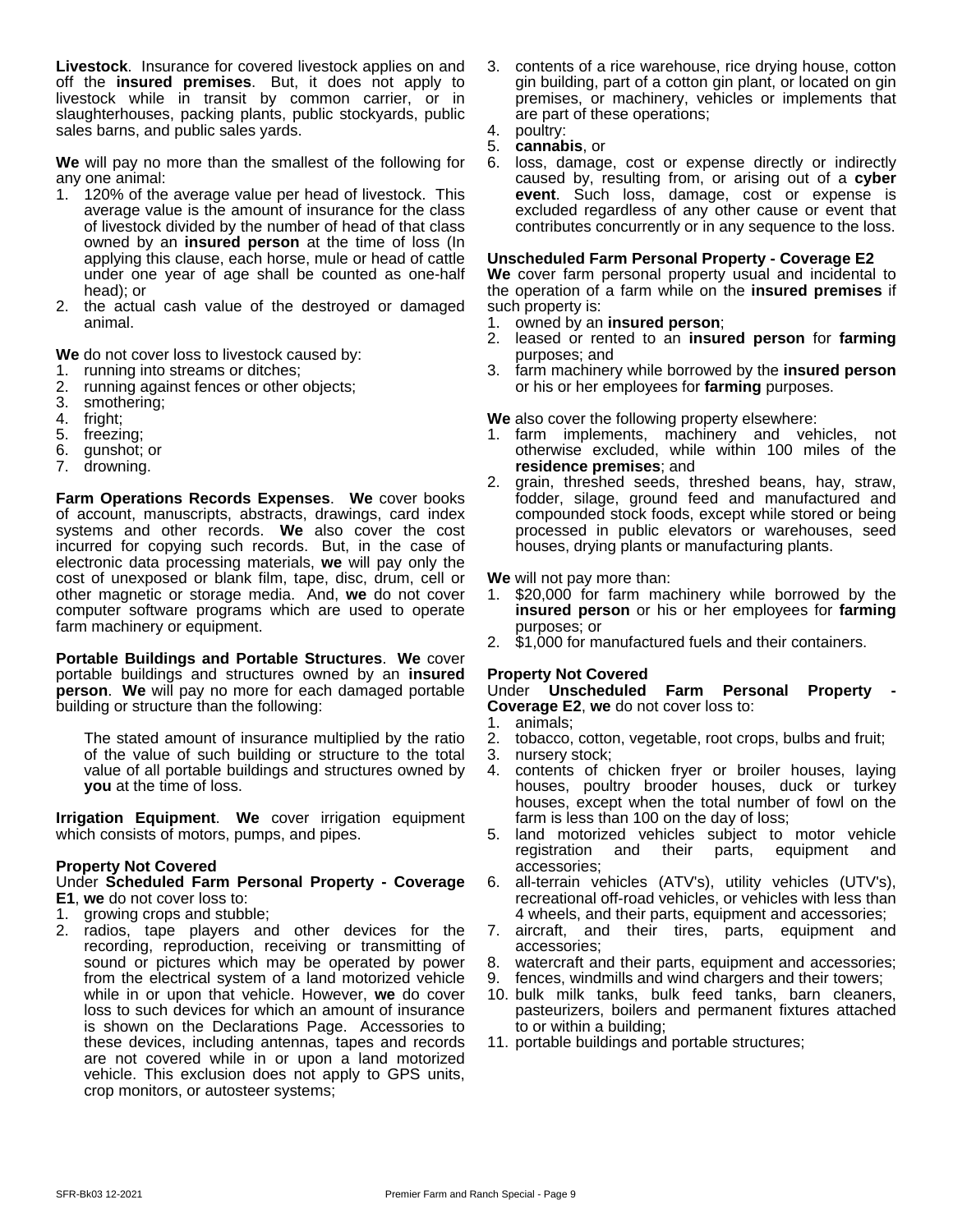- 12. radios, tape players and other devices for the recording, reproduction, receiving or transmitting of sound or pictures which may be operated by power from the electrical system of a land motorized vehicle while in or upon that vehicle. Accessories to these devices, including antennas, tapes and records are not covered while in or upon a land motorized vehicle. This exclusion does not apply to GPS units, crop monitors, or autosteer systems;
- 13. sawmill equipment;
- 14. irrigation equipment;
- 15. outdoor radio and television equipment;
- 16. property specifically described and insured by this or any other insurance;
- 17. **cannabis**, or
- 18. loss, damage, cost or expense directly or indirectly caused by, resulting from, or arising out of a **cyber event**. Such loss, damage, cost or expense is excluded regardless of any other cause or event that contributes concurrently or in any sequence to the loss.

#### **Grain & Hayin the Open**

**We** cover the following only against loss by fire:

- 1. grain in stacks, swaths, or piles, in the open, or
- 2. hay, straw, and fodder, in stacks, windrows, and bales, in the open.

**We** will pay no more than \$15,000 for any one stack of hay, straw, or fodder. One stack means hay, straw, or fodder, in one area separated by a clear space of 100 feet or more from any other hay, straw, or fodder, in the open.

**We** will pay no more under this provision than 20% of the limit of liability that applies to **Unscheduled Farm Personal Property - Coverage E2**.

#### **Coinsurance Clause**

**You** must maintain insurance for at least 80% of the actual cash value of all covered farm personal property. If **you** fail to do this, **we** will pay the percentage of loss determined by dividing the amount of insurance carried by Dwelling the amount **you** should have carried. The amount payable is subject to any applicable deductible.

If **you** have a loss, **you** must furnish **us** with an inventory of all farm personal property so **we** can establish the actual cash value referred to in the above paragraph. If **your** loss is both less than \$10,000 and less than 20% of the total amount of insurance applicable to farm personal property at the time such loss occurs, **we** may elect to waive the inventory requirement. This waiver does not change **your** obligation to maintain an amount of insurance referred to in this clause.

The following provision applies in the event of loss of or damage to machinery or equipment within 30 days after the purchase of additional or replacement machinery or equipment:

If the Limit of Insurance actually carried becomes inadequate due to the purchase of additional or replacement machinery or equipment, then, up to \$50,000 of the value of the newly purchased machinery or equipment will be omitted in determining the required Limit of Insurance.

#### **Farm Buildings and Structures - Coverage F**

The following provisions apply to farm buildings and structures for which an amount of insurance is shown on the Declarations Page:

**Farm Barns, Buildings and Structures**. Coverage also applies to their attached sheds and permanent fixtures and construction materials on the **insured premises** for use in connection with the barns, buildings or structures. Coverage does not apply to attached or unattached silos.

**Additional Farm Dwellings**. Coverage also applies to construction materials for use in connection with the dwellings.

**Fences.** Coverage applies to fences, corrals, pens, chutes and feed racks on the **insured premises**. Coverage does not apply to field or pasture fences.

**Private Power and Light Poles**. Coverage also applies to outdoor wiring and attachments. Attachments include switch boxes, fuse boxes and other electrical equipment mounted on the poles.

**Portable Buildings and Portable Structures**. **We** will pay no more for each damaged portable building or structure than the following:

The stated amount of insurance multiplied by the ratio of the value of such building or structure to the total value of all portable buildings and structures owned by **you** at the time of loss.

# **Special Coverage Part**

This Coverage part, combined with the **General Section**, the **Property Section** and the **Farm Property Section**, provides the property coverages **you** selected,as identified on the Declarations page.

This Coverage part includes:

Perils We Insure Against, Exclusions, and How Losses are Settled.

#### **Perils We Insure Against**

**We** cover direct physical loss to property covered under **Dwelling - Coverage A**, **Other Structures - Coverage B** except for losses excluded in this Section.

We cover direct physical loss to property covered under **Personal Property - Coverage C** caused by Perils 1 thru 18, except Peril 11.

We cover direct physical loss to property covered under **Scheduled Farm Personal Property - Coverage E1** and **Unscheduled Farm Personal Property - Coverage E2** caused by Perils 1 through 11.

**We** cover direct physical loss to property covered under **Farm Buildings and Structures - Coverage F** caused by Perils 1 through 10.

#### 1. **Fire or Lightning**

#### 2. **Windstorm or Hail**

This does not include loss

- a. caused directly or indirectly by frost, cold weather, ice, snow or sleet whether driven by wind or not.
- b. to the interior of any building, or property within, caused by rain, snow, sand, sleet or dust unless the building is first damaged by the direct force of wind or hail, creating an opening through which the rain, snow, sand, sleet or dust enters.
- c. to watercraft and their **trailers**, furnishings, equipment and motors unless inside a fully enclosed building.
- 3. **Explosion**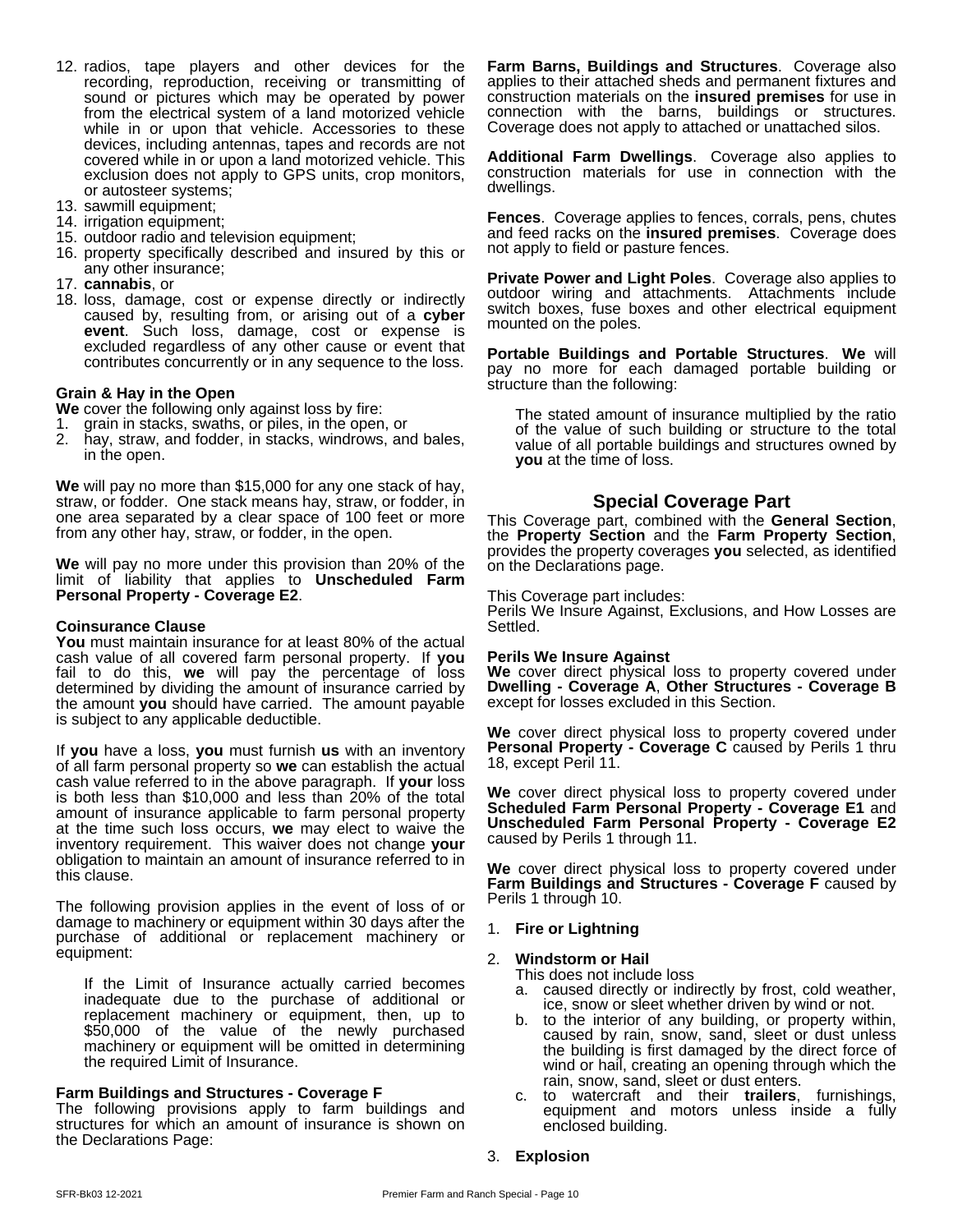- 4. **Riot or Civil Commotion**, including direct physical loss from pillage and looting during and at the site of the riot or civil commotion.
- 5. **Aircraft**, including self propelled missiles and spacecraft.

#### 6. **Vehicles**

This peril does not apply to loss caused by vehicles, farm machinery and equipment to

- a. fences, driveways and walks, if the vehicles, farm machinery or equipment are owned or operated by an occupant of the **residence premises**; or
- b. property insured under **Scheduled Farm Personal Property - Coverage E1**, **Unscheduled Farm Personal Property - Coverage E2**, and F**arm Buildings And Structures - Coverage F**.
- 7. **Smoke**, if the loss is sudden and accidental. This peril does not apply to loss caused by smoke from agricultural smudging or industrial operations.

#### 8. **Vandalism or Malicious Mischief**

- 9. **Breakage of Glass** or safety glazing materials, which is part of the building. We will not pay for loss at any 14. Collap **residence premises** if it has been vacant for more than 30 consecutive days immediately preceding the loss. A building under construction is not considered to be vacant. If law requires broken or damaged glass to be replaced with safety glazing materials, **we** will pay that cost under **Additional Coverages** Item 7 **Ordinance or Law** in **Property - Section I**.
- 10. Theft or Attempted Theft, including loss of property from a known place if it is likely that a theft has occurred.
	- a. this peril does not apply to theft:
		- (1) committed by an **insured person**.
		- (2) in or from a dwelling under construction or of construction material and supplies until completed and occupied.
	- b. this peril does not apply to theft of the following from the part of the **residence premises** usually occupied by an **insured person** when it is rented to others:
		- (1) money, bank notes, bullion, coins and medals and other numismatic property, and precious metals including platinum, gold and silver, but not goldware or silverware.
		- (2) securities, manuscripts, accounts, deeds, evidences of debt, letters of credit, notes other than bank notes, passports, tickets, stamps and other philatelic property.
		- (3) jewelry, watches, precious and semiprecious stones and furs, including any article containing fur which represents its principal value.
		- (4) any property if the theft is by any person renting that part of the **residence premises**.
	- c. this peril does not apply away from the **residence premises** to theft of
		- (1) property while in any other dwelling or its premises owned, rented or occupied by an **insured person** except while an **insured person** is temporarily residing there. Property of an **insured person** who is a student is covered at a residence away from home if the student has been there at any time during the 45 days immediately before the loss.
		- (2) watercraft and its equipment, outboard motors, campers and **trailers**.

#### 11. **Overturn and Collision**

Farm machinery or vehicles insured under the Farm **Property Section** are covered for direct physical loss caused by:

- a. overturn; and
- b. collision with another object.

Impact of any part of the farm machinery or vehicles with the ground or rocks upon the ground is not considered collision. This peril does not include loss to any tire or track, whether rubber or metal, due to puncture, cut, gash, blowout, or to any other tire or track trouble, unless such loss occurs at the same time with another loss covered by this peril.

#### 12. **Falling Objects**

This peril does not apply to loss to property within a building unless the falling object first damages the exterior of the building. **We** do not cover damage to the falling object.

- 13. **Weight of Ice, Snow or Sleet** which damages property in a building.
- 14. **Collapse of Building or Any Part of a Building** Collapse does not include settling, cracking, shrinkage, bulging or expansion.
- 15. **Sudden and Accidental Tearing Apart, Cracking, Burning or Bulging** of a heating, air conditioning or automatic fire protection sprinkler system or a water heating appliance.

This peril does not apply to loss which is caused by or results from freezing.

16. **Accidental Discharge or Overflow of Water or Steam** from within a plumbing, heating, air conditioning or automatic fire protection sprinkler system or domestic appliance.

**We** will also pay the cost of tearing out and replacing any part of the covered building necessary to repair the system or appliance from which the water or steam escapes.

This peril does not apply to loss

- a. caused by continuous or repeated seepage or leaking over a period of weeks, months or years.
- b. to the system or appliance from which the water or steam escapes.
- c. caused by or resulting from freezing.
- d. to property at a building vacant for more than 30 consecutive days immediately before the loss. A building under construction is not considered to be vacant.
- e. on the **residence premises** caused by accidental discharge or overflow which occurs off the **residence premises**.
- 17. **Freezing** of plumbing, heating and air conditioning systems and domestic appliances.
- 18. **Sudden and Accidental Loss Caused by Artificially Generated Electrical Currents We** will pay up to \$1,000 for each damaged item but no more than \$2,500 per **occurrence** under this peril.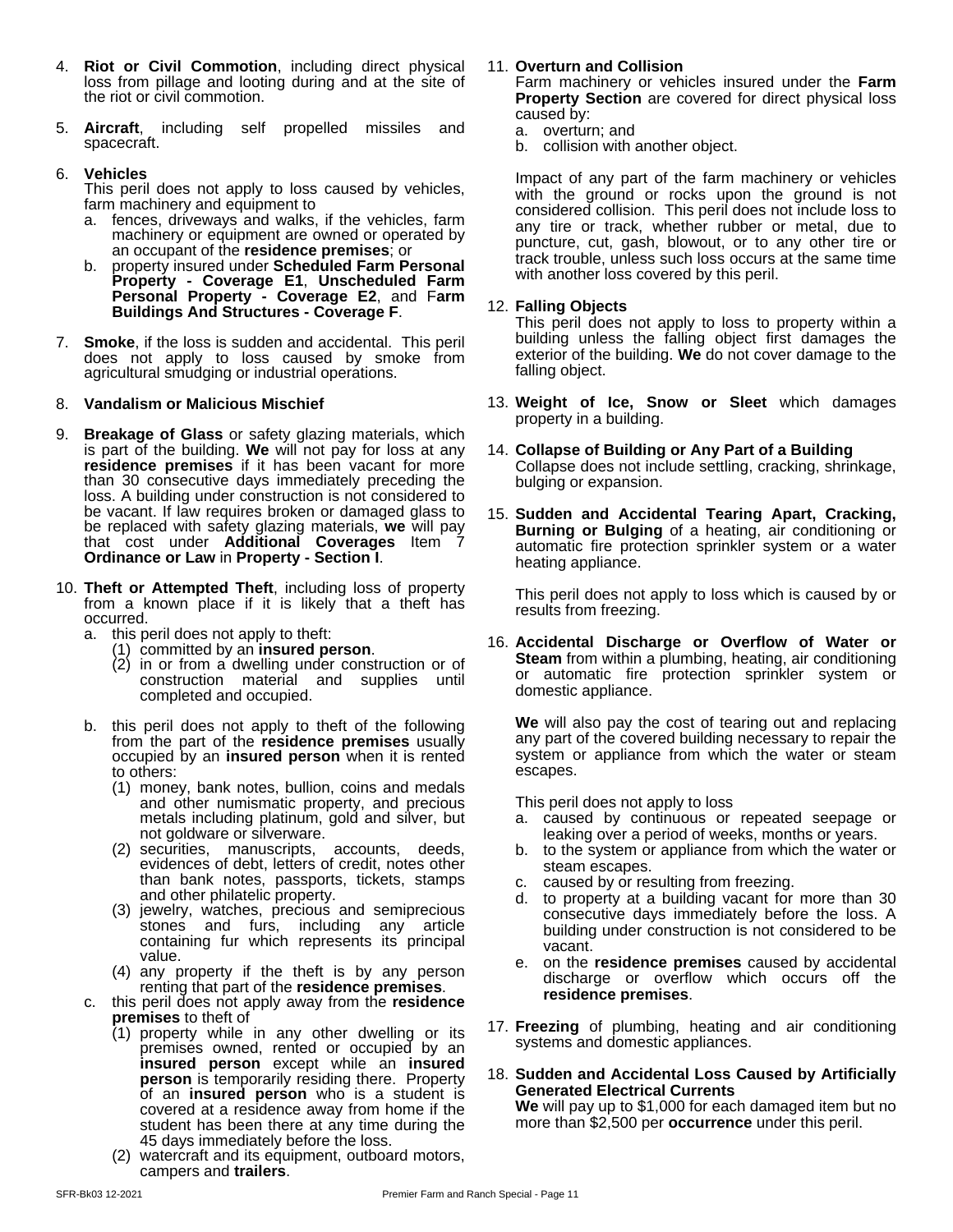# **Exclusions - Losses We Do Not Cover**

Under **Dwelling - Coverage A**, **Other Structures - Coverage B** and **Personal Property - Coverage C**, **we** do not cover loss resulting directly or indirectly from any of the following, and **we** do not cover any such loss regardless of any other peril or event contributing concurrently or in any sequence to the loss, whether the peril or event occurs suddenly or gradually, involves isolated or widespread damage, arises from natural or external forces, or occurs as a result of any combination of these:

- 1. enforcement of any ordinance or law regulating the construction, repair or demolition of a building or other structure, unless coverage is specifically provided This exc under **Additional Coverages** Item 7 **Ordinance or Law** in **Property – Section I.** In addition, **we** do cover loss caused by actions of civil authorities to prevent the spread of a fire caused by a peril **we** insure against;
- 2. earthquake, landslide, mudflow, earth sinking, rising or shifting, or eruption, explosion or effusion of a volcano. **We** do cover direct physical loss that follows caused by fire, explosion, breakage of glass or theft;
- 3. water damage meaning
	- a. flood, surface water, waves, tidal water or overflow of a body of water. **We** do not cover spray from any of these, whether or not driven by wind;
	- b. water which backs up through sewers or drains; or
	- c. water below the surface of the ground. This includes water which exerts pressure on or flows, seeps or leaks through any part of a building or other structure, sidewalk, driveway or swimming pool.

**We** do cover any direct physical loss that follows caused by theft, fire or explosion;

- 4. failure or interruption of power or other utility service which occurs away from the **residence premises**. **We** will pay for loss caused solely by a peril**we** insure against that ensues at the **residence premises**;
- 5. vandalism or malicious mischief or breakage of glass and safety glazing materials if the **residence premises** has been vacant for more than 30 consecutive days or immediately preceding the loss. A building under construction is not considered vacant;
- 6. freezing of plumbing, heating or air conditioning systems or domestic appliances, or by discharge, leakage or overflow from the system or appliance caused by freezing while the **residence premises** is vacant or unoccupied unless **you** take precautions to
	- a. shut off the water supply and drain the systems and appliances; and
	- b. maintain heat in the building;
- 7. neglect of an **insured person** to use all reasonable means to protect covered property at and after the time of loss;
- 8. war (declared or undeclared), civil war, insurrection, rebellion or revolution;
- 9. nuclear action, meaning nuclear reaction, radiation, radioactive contamination or discharge of a nuclear weapon even if accidental, or any consequence of any of these. Loss caused by nuclear action is not considered loss by perils of Fire, Explosion or Smoke.

Direct physical loss by fire resulting from nuclear action is covered;

- 10. sonic booms;
- 11. an action by or at the direction of an **insured person** committed with the intent to cause a loss;
- 12. any loss while the dwelling is being moved, including the period of time when leveling blocks or jacks are removed and all utilities have been disconnected;
- 13. **fungus**, wet rot or dry rot. This exclusion applies whether or not the **fungus**, wet rot or dry rot arises from any other cause of loss.

This exclusion applies to losses including, but not limited to:

- a. any loss of use or delay in rebuilding, repairing or replacing covered property, including any replacing covered property, including any associated cost or expense, resulting from **fungus**, wet rot or dry rot;
- b. any remediation of **fungus**, including but not limited to the cost to:
	- (1) treat, remove, or dispose of the **fungus**, wet rot or dry rot as required to repair, restore or replace covered property, or
	- (2) tear out and replace any part of the building or other property as needed to gain access to the **fungus**, wet rot or dry rot; or
- c. the cost of any investigation, testing or monitoring to confirm the type, absence, presence or level of **fungus**, whether performed prior to, during or after removal, repair, restoration or replacement of covered property;
- 14. any reduction in the value of property covered under this policy after it has been repaired as compared to its value before it was damaged; or
- 15. Any faulty, inadequate or defective:
	- a. planning, zoning, development, surveying, siting,
	- b. design, specifications, workmanship, repair, construction, renovation, remodeling, grading, compaction,
	- c. materials used in repair, construction, renovation or remodeling.

Under **Dwelling - Coverage A** and **Other Structures - Coverage B**, **we** do not cover loss resulting directly or indirectly from any of the following, and **we** do not cover any such loss regardless of any other peril or event contributing concurrently or in any sequence to the loss, whether the peril or event occurs suddenly or gradually, involves isolated or widespread damage, arises from natural or external forces, or occurs as a result of any combination of these:

1. wear and tear, marring or scratching, deterioration, inherent vice, latent defect, mechanical breakdown, rust, mold, wet or dry rot, contamination, smog, smoke from agricultural smudging or industrial operations, settling, cracking, shrinkage, bulging or expansion of pavement, patios, foundations, walls, floors, roofs or ceilings, birds, vermin, rodents, insects or animals, including nesting, infestation, discharge or release of waste products or secretions by any bird, vermin, rodent, insect or animal. If, because of any of these, water escapes from a plumbing, heating or air conditioning system or domestic appliance, **we** cover loss caused by the water. We also cover the cost of tearing out and replacing any part of the covered building necessary to repair the system or appliance. **We** do not cover loss to the system or appliance from which the water escapes.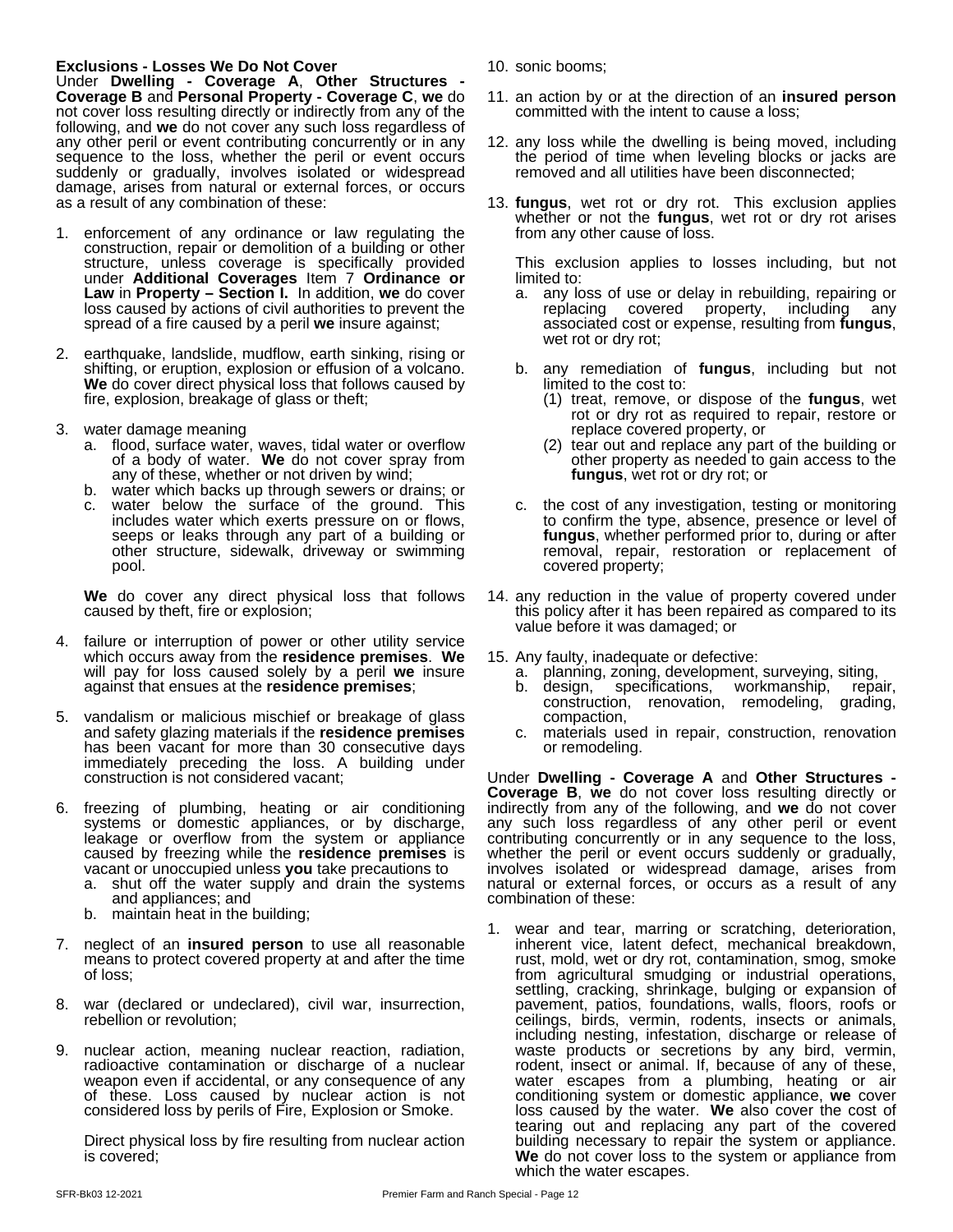- 2. theft in or from a dwelling under construction or of construction materials and supplies until completed **Dwe** and occupied.
- 3. continuous or repeated seepage or leakage of water or steam from within a plumbing, heating or air conditioning system or from within a domestic approach and appliance which occurs over a period of weeks, months or years.
- 4. freezing, thawing, pressure or weight of water, ice, sleet or snow, whether driven by wind or not, to:
	- a. awnings, fences, pavements, patios, foundations, retaining walls, bulkheads, piers, wharves, or docks; or
	- b. swimming pools, hot tubs, or spas, including their covers, filtration, circulation systems and water supply systems.
- 5. any faulty, inadequate or defective:
	- a. planning, zoning, development, surveying, siting,
	- b. design, specifications, workmanship, repair, design, specifications, workmanship, repair, construction, renovation, remodeling, grading, compaction,
	- c. materials used in repair, construction, renovation 2. or remodeling.

#### **How Losses Are Settled**

#### 1. **Loss Settlement - Dwelling - Coverage A and Other Structures - Coverage B**

Loss to the dwelling or other structures will be settled at replacement cost without deduction for depreciation at the time of loss, subject to the following:

- a. How loss to the dwelling or other structures will be settled will depend on how the applicable limit of liability shown on the Declarations page relates to the full replacement cost of the dwelling or other structure, immediately before the loss. In determining said full replacement cost, do not include the cost of excavation, underground pipes, wiring and drains, foundations or other supports below the surface of the lowest basement floor. If there is no basement, do not include the cost of those supports below the surface of the ground and inside the foundation walls.
- b. If, at the time of loss, the applicable limit of liability shown on the Declarations page is 80% or more of said full replacement cost of the dwelling or other structure, we will pay the cost to repair or replace the dwelling or other structure, without deduction for depreciation.
- c. If, at the time of loss, the applicable limit of liability shown on the Declarations page is less than 80% of said full replacement cost of the dwelling or other structure, **we** will pay the largerof:
	- (1) the actual cash value of the damaged part of the dwelling or other structure, or
	- (2) the amount of the loss multiplied by the ratio of the applicable limit of liability shown on the coverages, a Declarations page to 80% of said full **Develo** replacement cost of the dwelling or other  $\Gamma_{\text{the}}^{\text{Perso}}$ structure.
- d. **We** will pay no more than the smallest of:
	- (1) the applicable limit of liability shown on the  $\overline{1}$ . Declarations page,
	- (2) the cost to replace the damaged dwelling or other structure, including obsolete, antique, or custom construction, with common construction techniques and commonly used building materials and methods for the same use on the same premises, or
	- (3) the amount actually spent for necessary repair or replacement of the damaged dwelling or other structure.
- e. If the replacement cost of the entire loss under **Dwelling - Coverage A** or **Other Structures - Coverage B** is more than \$1,000 or 5% of the applicable limit of liability shown on the Declarations page, **we** will pay no more than the actual cash value of the loss, not to exceed the applicable limit of liability shown on the Declarations page, until the repair or replacement is completed.
- Before the property is repaired or replaced, under **Dwelling - Coverage A** or **Other Structures - Coverage B**, **you** may make a claim for loss on an actual cash value basis, not to exceed the applicable limit of liability shown on the Declarations page. Then, within 180 days after loss, **you** may make a claim for any additional amount on a replacement cost basis.
- g. Loss to the following types of property will be settled at actual cash value at the time of loss: structures that are not buildings, antennas, carpeting, awnings, domestic appliances, outdoor equipment, all whether or not attached to buildings, and roof surfacing.

#### **2. Loss Settlement - Personal Property - Coverage C, Scheduled Farm Personal Property - Coverage E1, Unscheduled Farm Personal Property - Coverage E2, and Farm Buildings and Structures - Coverage F**

Loss to personal property, scheduled farm personal property, unscheduled farm personal property, and farm buildings and structures, will be settled at actual cash value at the time of loss, subject to the following:

**We** will pay no more than the smallest of:

- a. **our** cost to replace at the time of loss,
- b. the cost of repair,
- c. the applicable limit of liability shown on the Declarations page, or
- d. any special limit of liability stated in this policy.
- 3. **We** may make a cash settlement and take all or part of the property at its appraised or agreed on value, or repair or replace all or part of the property with property of like kind and quality. **We** must give **you** notice of **our** intention within 30 days after **we** receive **your** proof of loss.

# **Personal Liability Section - II**

This Section, combined with the **General Section**, provides personal liability coverage, as identified on the Declarations page.

This Section includes:

Personal Liability Definitions, Personal Liability - Coverage G, Medical Payments to Others - Coverage H, Additional Coverages, Exclusions, and Personal Liability Conditions.

#### **Personal Liability Definitions**

These Definitions are in addition to those shown in the **General Section**.

#### 1. "**Insured Person**" means:

a. any person or organization legally responsible for animals or watercraft covered by this policy and owned by an **insured person** as defined in the **General Section**. But, **we** will cover that person or organization only with respect to those animals or watercraft. **We** will not cover any person or organization using or having custody of animals or watercraft in the course of any **business** or without permission of the owners;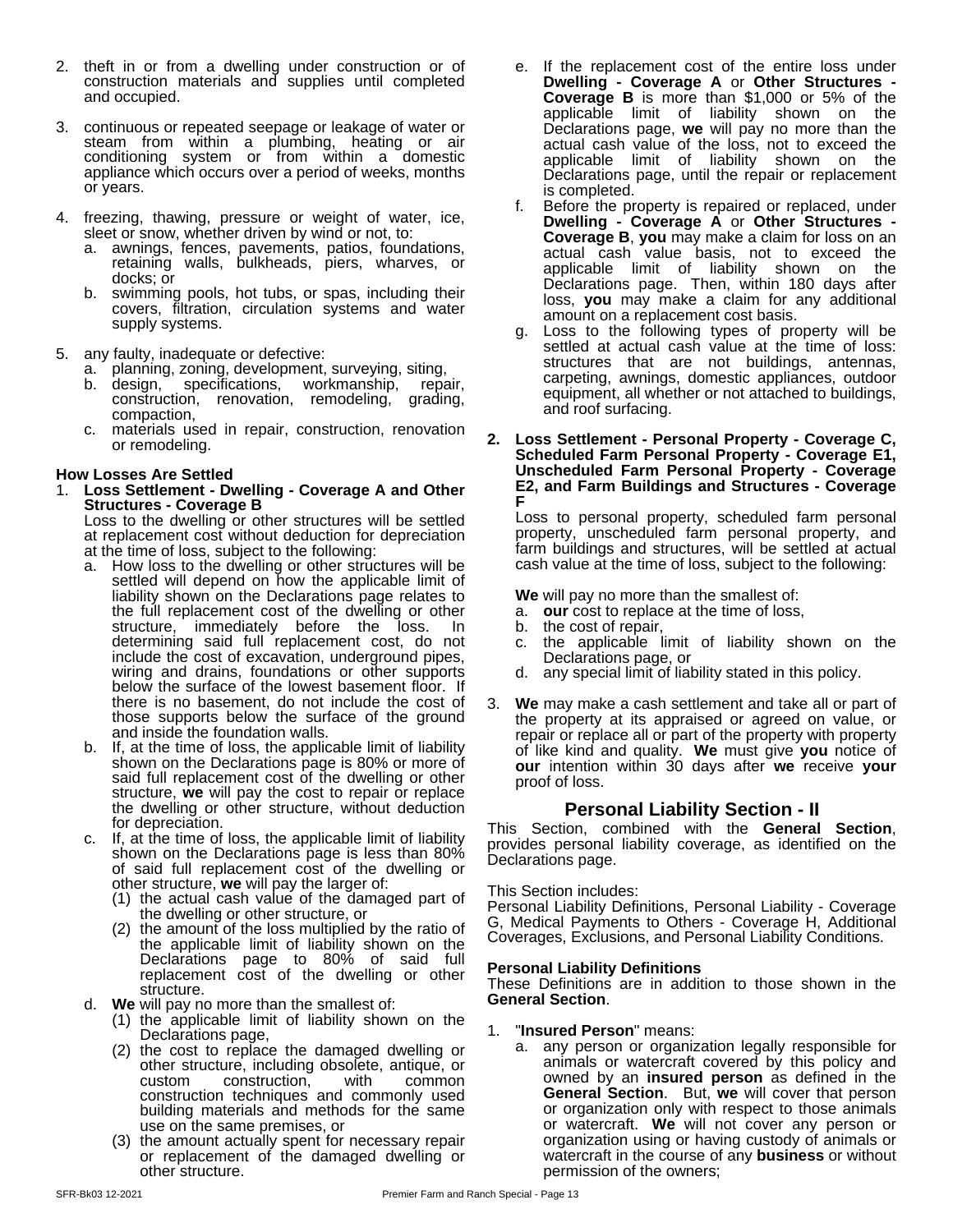- b. with respect to any vehicle covered by this policy, any employee of an **insured person** as defined in the **General Section**, while engaged in the employment of that person; and
- c. with respect to a vehicle covered by this policy, any other person using the vehicle with **your** permission on an **insured premises**.
- 2. "**Association**" means the membership of all property owners in a housing development.

#### **Personal Liability - Coverage G**

**We** will pay all sums arising out of an **occurrence** which an **insured person** becomes legally obligated to pay as damages because of **bodily injury** or **property damage** covered by this policy.

If a claim is made or suit is brought against the **insured person** for liability under this coverage, **we** will defend the **insured person** at **our** expense, using lawyers of **our** choice. **We** are not obligated to defend after **we** have paid an amount equal to the limit of **our** liability. **We** may investigate or settle any claim or suit as **we** think appropriate.

#### **Medical Payments To Others - Coverage H**

**We** will pay the reasonable expenses incurred for necessary medical, surgical, x-ray and dental services, wec prosthetic devices, eyeglasses, hearing aids and incor pharmaceuticals, and ambulance, hospital, licensed nursing and funeral services. These expenses must be incurred within three years from the date of an accident causing **bodily injury** covered by this policy.

Each person who sustains **bodily injury** is entitled to this protection when that person is:<br>1. on an **insured premises** 

- 1. on an **insured premises** with the permission of an **insured person;** or
- 2. elsewhere, if the **bodily injury**:
	- a. arises out of a condition in the **insured premises** or the adjoining ways;
	- b. is caused by the activities of an **insured person** or **residence employee** in the course of employment by an **insured person**;
	- c. is caused by an animal owned by or in the care of an **insured person**; or
	- d. is sustained by a **residence employee** arising out of and in the course of employment by an **insured person**.

**We** do not cover injury to:

- **insured** persons; or
- 2. any other person, except a **residence employee**, who resides regularly on any part of an **insured premises**.

**We** may pay the injured person or the party that renders the medical services.

Payment under this coverage is not an admission of liability by **us** or an **insured person**.

#### **Additional Coverages**

**We** will pay, in addition to **our** limit of liability:

- **1. Damage To Property of Others** Up to \$500 per **occurrence** for **property damage** to property owned by others caused by an i**nsured person**. Payment will be on a replacement cost basis. The But, **we** will not pay for **property damage**:
	- a. caused intentionally by an **insured person** who has attained the age of 13;
- b. to property owned by or rented to any **insured person**, any tenant of an **insured person** or any resident of **your** household;
- c. arising out of:
	- (1) any act or omission in connection with a premises (other than **insured premises**) owned, rented or controlled by an **insured person**;
	- (2) **business** pursuits; or
	- (3) ownership, maintenance or use of a land motor vehicle, **trailer**, farm machinery or equipment, aircraft or watercraft;
- d. to property insured underthe **Property Section** of this policy.

#### **2. The Following Expenses**

- a. All costs **we** incur in the settlement of any claim or defense of any suit.
- b. Interest on the entire amount of damages awarded in any suit **we** defend accruing after judgment is entered and before **we** have paid, offered to pay, or deposited in court that portion of the judgment which is not more than **our** limit of liability.
- c. Premiums on bonds required in any suit **we** defend. But, we will not pay the premium for any portion of a bond amount that is greater than **our** limit of liability. **We** have no obligation to apply for or furnish bonds.
- d. Loss of earnings up to \$50 a day, but not other income, when **we** ask **you** to help **us** investigate or defend any claim or suit.
- e. Any other reasonable expenses incurred at **our** request.

#### **3. First Aid Expenses**

Expenses for immediate medical and surgical treatment for other persons at the time of the accident. **We** will pay only expenses which an **insured person** incurs for treatment of **bodily injury** covered by this policy.

#### **4. Loss Assessment**

**We** will pay up to \$1,000 for **your** share of loss assessment charged againstall property owners during the policy period by a corporation or **association**, when assessment is made as a result of:

- a. A direct physical loss to property owned collectively by all members of the **association**, caused by a **Peril We Insure Against** in the **Property Section** of this policy.
- b. **Bodily injury** or **property damage** to which **Personal Liability** coverage would apply.
- c. Liability for an act of a director, officer or trustee in the capacity as a director, officer or trustee, provided:
	- (1) the director, officer or trustee is elected by the members of a corporation or **association**; and
	- (2) the director, officer or trustee serves without deriving any income from the exercise of duties which are solely on behalf of a corporation or **association**.

This coverage applies only to loss assessments charged against **you** as owner of the **residence premises**. **We** do not cover loss assessments charged against **you** or a corporation or **association** of property owners by any governmental body.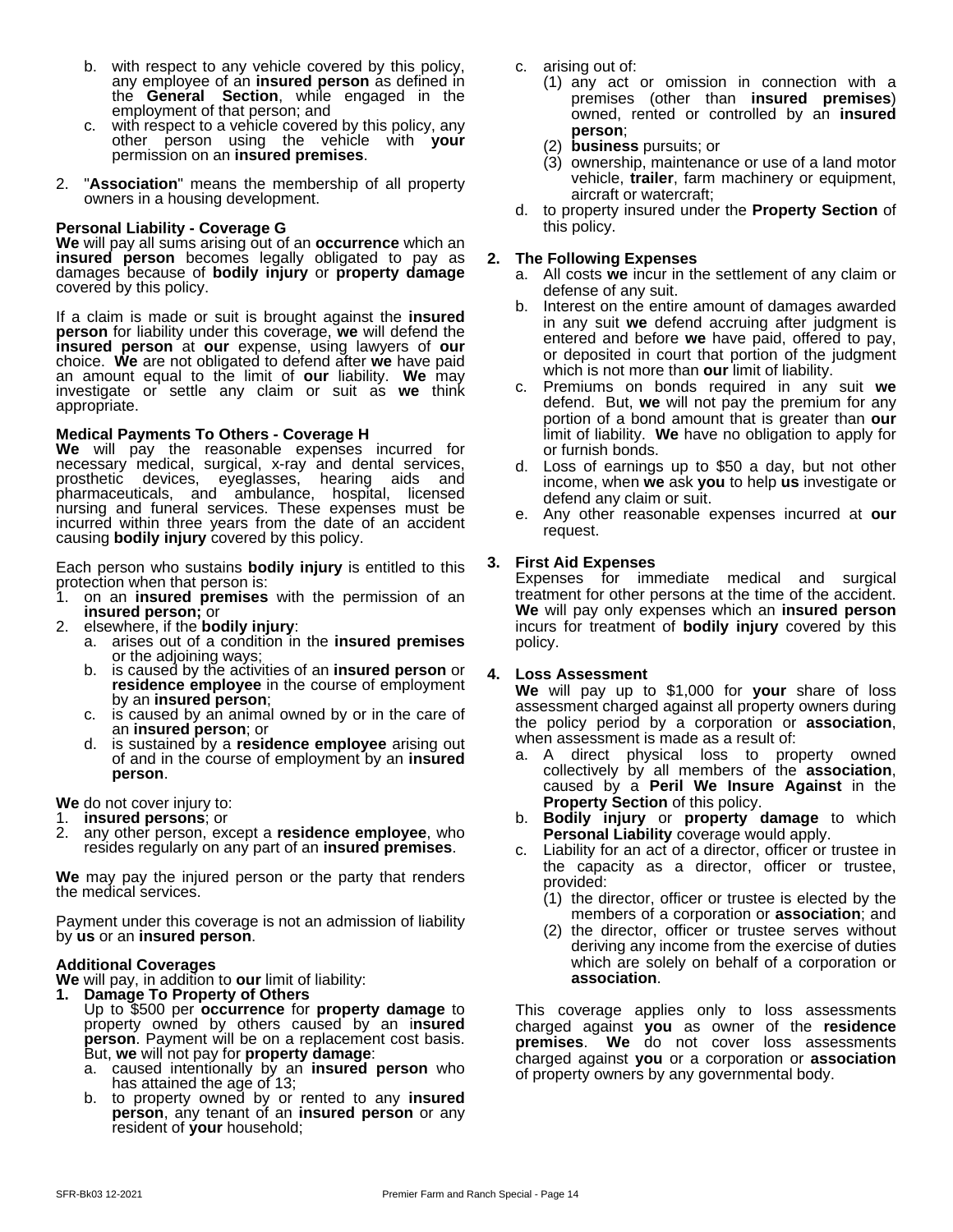# **Exclusions**

Under **Personal Liability - Coverage G** and M**edical Payments To Others - Coverage H**, **we** do not cover:

- 1. **bodily injury** or **property damage** arising out of the ownership, maintenance, use, loading, unloading or negligent entrustment of aircraft;
- 2. **bodily injury** or **property damage** arising out of the ownership, maintenance, use, loading, unloading or negligent entrustment of land motor vehicles;

The only exceptions to this exclusion  $2^{n}$  are that  $9$ . exclusion "2" does not apply to **bodily injury** or **property damag**e, occurring on or off the **insured premises**, and arising out of the ownership, maintenance, use, loading, unloading or negligent entrustment of:

a. land motor vehicles that are not subject to motor vehicle registration, when the **bodily injury** or **property damage** occurs on the **insured premises**.

However, this exception to exclusion "2" does not apply to, and **we** do notcover, **bodily injury** or **property damage**, occurring on or off the **insured premises**, and arising out of the ownership, maintenance, use, loading, unloading or negligent entrustment of:

- (1) all-terrain vehicles (ATV's),
- (2) utility vehicles (UTV's),
- (3) recreational off-road vehicles, or
- (4) vehicles with less than 4 wheels;
- b. crawler and farm type tractors;
- c. farm implements;
- d. golf carts while used for golfing; or
- e. combines or self-propelled harvesting machines, unless the combine or self-propelled harvesting machine is maintained, used, loaded, unloaded or entrusted, for hire or **custom farming** operations;
- 3. **bodily injury** or **property damage** arising out of the ownership, maintenance, use, loading, unloading or negligent entrustment of the following while being towed by, connected to or carried on a land motor vehicle other than a crawler or farm type tractor:
	- a. **trailers**, including, but not limited to, utility, stock, boat, camper or house **trailers**;
	- b. crawler or farm type tractors; and
	- c. farm implements;
- 4. **bodily injury** or **property damage** arising out of the ownership, maintenance, use, loading, unloading or negligent entrustment of watercraft not located on the **insured premises**:
	- a. owned by an **insured person** if it has inboard or inboard-outdrive motor power;
	- b. rented to an **insured person** if it has inboard or inboard-outdrive motor power of more than 50 horsepower;
	- c. owned by or rented to an **insured person** if it is a sailing vessel 26 feet or more in length; and
	- d. powered by one or more outboard motors with more than 25 total horsepower owned by an **insured person** at the inception of this policy. But this subdivision d. does not apply if **you** write **us** within 45 days from the acquisition date that **you** want coverage;
- 5. **bodily injury** or **property damage** arising out of the rendering or failing to render professional services;
- 6. **bodily injury** or **property damage** arising out of **business** activities of an **insured person**. But, **we** will cover activities of that person not ordinarily incident to the **business**;
- 7. **bodily injury** or **property damage** arising out of any premises owned, rented or controlled by an **insured person** which is not an **insured premises**;
- 8. **bodily injury** or **property damage** expected or intended by or at the direction of an **insured person**;
- 9. **bodily injury** or **property damage** arising out of an illegal act by or at the direction of an **insured person**;
- 10. **bodily injury** or **property damage** arising out of war (declared or undeclared), civil war, insurrection, rebellion or revolution;
- 11. **bodily injury** or **property damage** which arises out of the transmission of a communicable disease by an **insured person**;
- 12. **bodily injury** or **property damage** arising out of the discharge, dispersal, release or escape of smoke, vapors, soot, fumes, acids, alkalis, toxic chemicals, liquids or gases, waste materials or other irritants, contaminants, or pollutants into or upon land, the atmosphere or any water course or body of water.

But, this exclusion does not apply to **bodily injury** resulting from the accidental above ground contact with herbicides, pesticides, fungicides and fertilizers caused by the application of the same to an **insured premises** which results in medical treatment within one year (365 days) of said application;

13. **bodily injury**, **property damage**, or medical expenses arising out of or resulting from any actual, alleged or threatened sexual molestation, act, abuse, harassment, including any failure to supervise or negligent supervision of any person.

**We** have no duty to defend or settle any sexual molestation claim or suit against an **insured person** or any employee of an **insured person**, or any other person;

- 14. claims or suits, and any included defense costs, seeking damages against any **insured person** for personal injury. Personal injury means any injury resulting from:
	- a. false arrest, imprisonment, malicious prosecution and detention;
	- b. wrongful eviction, wrongful entry, invasion of rights of privacy; or
	- c. libel, slander, defamation of character.

**We** have no duty to defend or settle any personal injury claim or suit against an **insured person** or any employee of an **insured person**, or any other person;

- 15. **bodily injury** to a **farm employee** arising out of and in the course of employment by an **insured person**;
- 16. **bodily injury** or **property damage** arising out of the ownership, maintenance, or use of a dwelling owned but not occupied by an **insured person**, unless described on the Declarations Page;
- 17. **bodily injury** or **property damage** which, in whole or in part, arises out of, is aggravated by or results from **fungus**, wet rot or dry rot;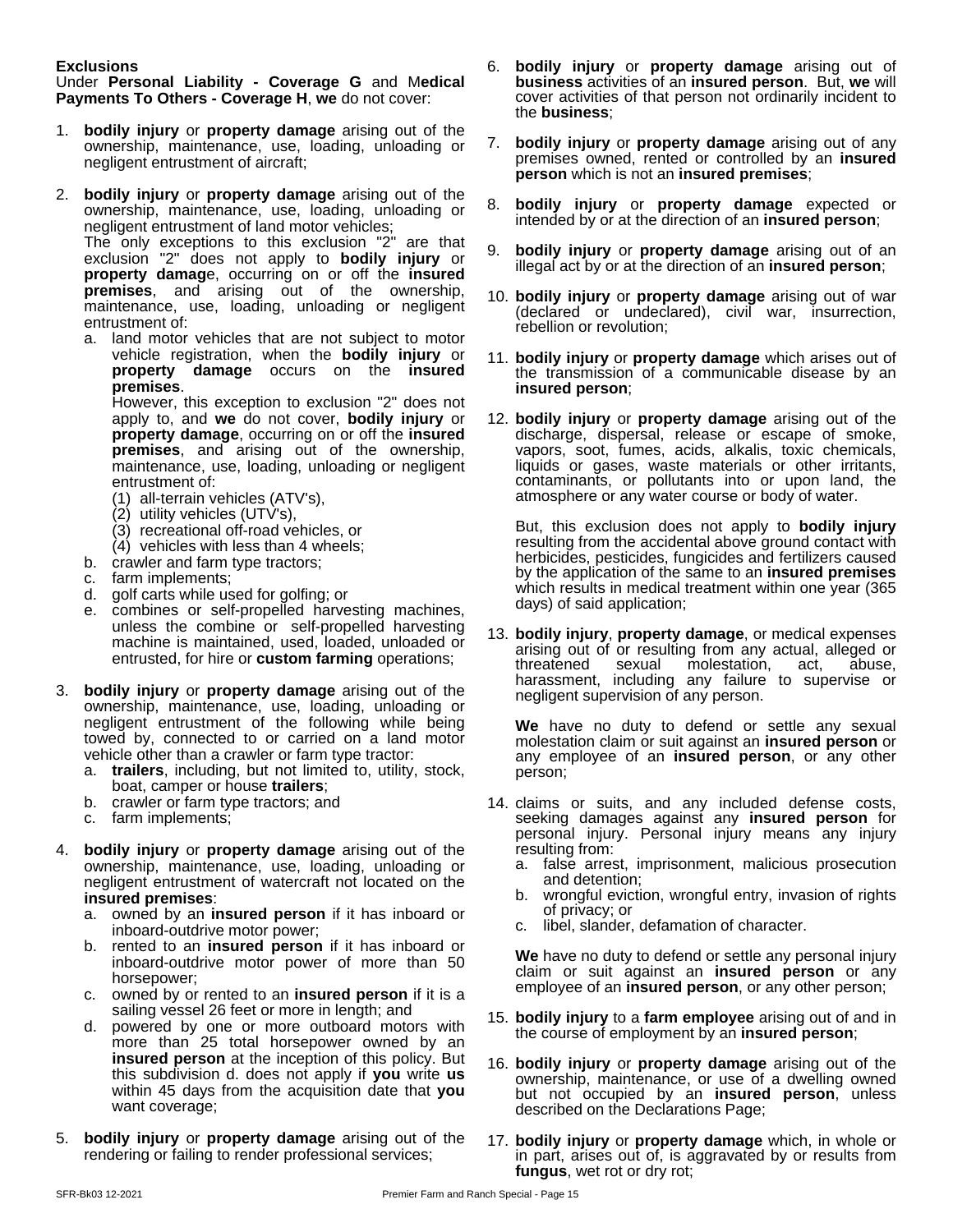- 18. liability imposed upon any **insured person** by any governmental authority for any loss which, in whole or in part, arises out of, is aggravated by or results from **fungus**, wet rot or dry rot;
- 19. **bodily injury** or **property damage** arising out of **custom farming** operations, unless a premium is specified and charged on the Declarations Page. **We** will pay no more than the limit of liability shown on the Declarations page for the specified number of **days** of **custom farming** coverage; or
- 20. **bodily injury** or **property damage** arising out of the inhalation, ingestion, absorption or consumption of, contact with, exposure to, existence of, or presence of **cannabis**.

Under **Personal Liability - Coverage G**, **we** do not cover:

- 1. liability assumed under any unwritten contract or agreement, or under a contract or agreement in connection with any **business** of an **insured person**;
- 2. **property damage** to property owned by an **insured person** or an employee of an **insured person**;
- 3. **property damage** to property occupied or used by an **insured person** or rented to or in the care of an **insured person**. But, **we** will cover **property damage** to such property caused by fire, smoke or explosion, provided the **insured person** is held legally obligated to pay the damage;
- 4. **bodily injury** to a person if an **insured person** has or is required to have a policy providing workers' compensation, non-occupational disability or occupational disease benefits covering the **bodily injury**;
- 5. **bodily injury** for which any Workers' Compensation Court orders an **insured person** to pay any sum or other benefit awarded.

If a claim is made or suit brought in Workers' Compensation Court against an **insured person** who does not have and is not required to have a policy providing Workers' Compensation benefits covering the **bodily injury**, **we** will defend the **insured person** against the claim brought in Workers' Compensation Court, at **our** expense, using lawyers of **our** choice;

- 6. **bodily injury** or **property damage** when an **insured person** is covered under a nuclear energy liability policy. This exclusion applies even if the limits of liability of that policy have been exhausted;
- 7. **bodily injury** or **property damage** awards against an **insured person** in the form of exemplary or punitive damages;
- 8. **bodily injury** to:
	- a. **you**;
	- b. **your** relatives residing in **your** household; or
	- c. any other person under the age of 21 residing in **your** household who is in **your** care or the care of a resident relative;
- 9. **property damage** to and loss of use of:
	- goods or products (including containers), grown, raised, manufactured, sold, handled or distributed by an **insured person** when the **property damage** arises out of such products;
	- b. property caused by work performed by or for an **insured person** when the **property damage** arises out of such work;
	- c. property due to an **insured person's** delay or lack of performance under any agreement or contract; or
	- d. property due to the failure of an **insured person's** work, goods or products to meet the level of quality warranted or represented by the **insured person**; or
- 10. **bodily injury** or **property damage** resulting from a substance released or discharged from aircraft.

Under **Medical Payments To Others - Coverage H**, **we** do not cover:

- 1. **bodily injury** to a person who is entitled to benefits which are provided or required to be provided under any workers' compensation, non-occupational disability or occupational disease law;
- 2. **bodily injury** from any nuclear reaction, radiation or radioactive contamination or any consequence of any of these;
- 3. **bodily injury** to any person while on the **insured premises** because a **business** is conducted or professional services are rendered on the **insured premises**;
- 4. **bodily injury** sustained by an independent contractor or such contractor's employees; or
- 5. **bodily injury** to any person, if such person is regularly residing on an **insured premises**.

# **Farm Liability Section - III**

#### **Farm Employers' Liability - Coverage J**

**We** will pay all sums arising out of an **occurrence** which an **insured person** becomes legally obligated to pay as compensatory damages to a **farm employee**, while in the course of his or her employment, because of **bodily injury** arising out of the ownership, maintenance or use (including necessary or incidental operations) of the **insured premises**. **We** will not pay any sums which **you** may become legally obligated to pay as exemplary or punitive damages.

Under **Farm Employers' Liability – Coverage J**, **we** will pay no more than the limit of liability shown on the Declarations page for the number of **days** of **regular hired labor** or **custom hired labor** coverage.

If a claim is made or suit is brought against an **insured person** for liability under this coverage, **we** will defend the **insured person** at **our** expense, using lawyers of **our** choice. We are not obligated to defend after we have paid an amount equal to the limit of **our** liability. **We** may investigate or settle any claim or suit as **we** think appropriate.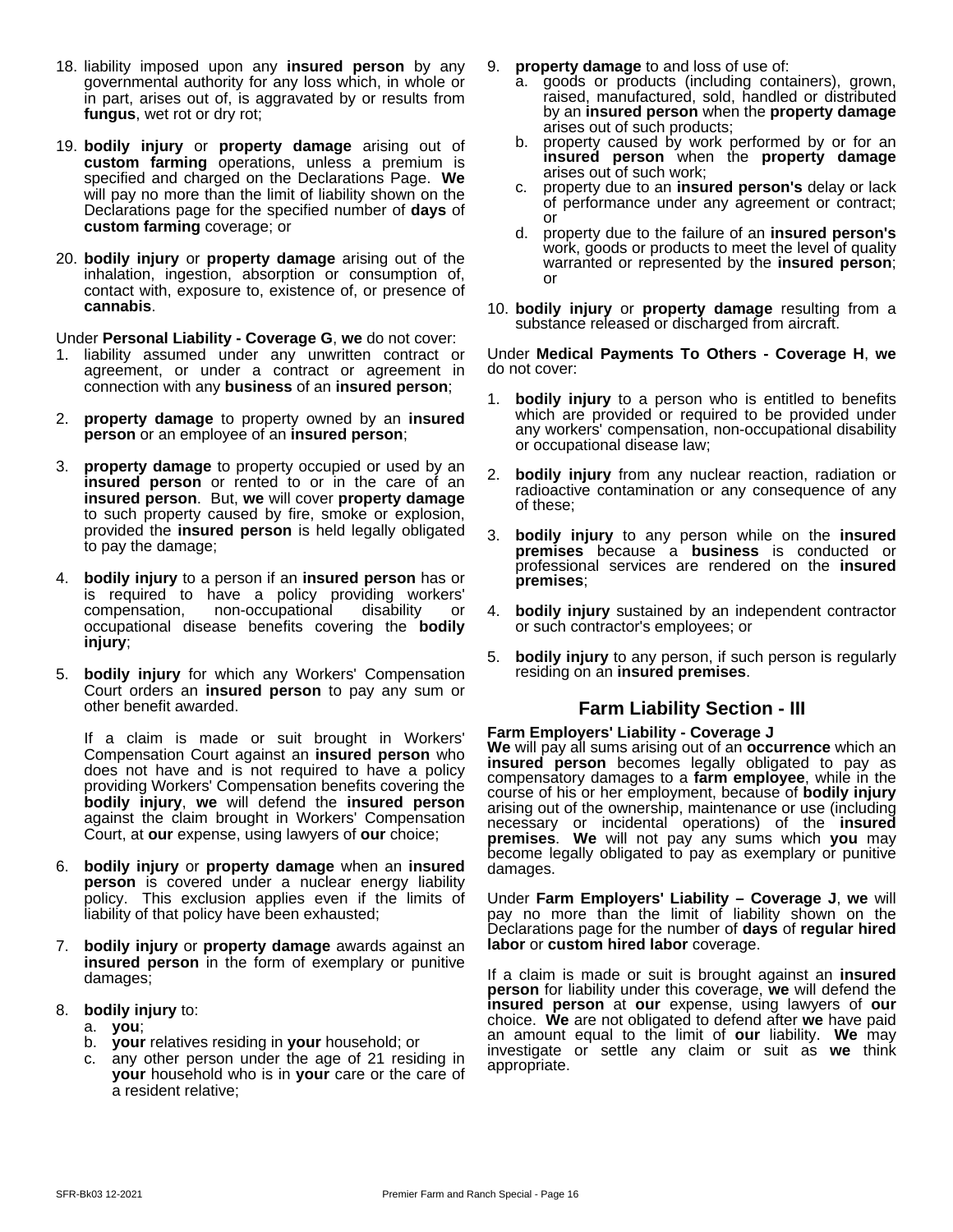#### **Farm Employees' Medical Payments - Coverage K**

**We** will pay to or for each **farm employee**, all reasonable medical expenses incurred because of **bodily injury** caused by an accident and arising out of the ownership, maintenance or use (including necessary or incidental operations) of **insured premises**, providing such **bodily injury** was incurred in the course of his or her employment by an **insured person**. These expenses must have been incurred within one year from the date of accident, and **we** will pay no more than the limit shown on the Declarations Page.

#### **Medical Payments (Named Insured and Family) - Coverage M**

**We** will pay the reasonable expense of necessary medical, surgical, ambulance, hospital, professional nursing and and boat. funeral services all incurred within one year from the date  $h$  craw of accident, up to the limit of liability, to or for such person named on the Declarations Page, who sustains **bodily injury** caused by accident, while on **insured premises** or while elsewhere, if accident arises out of the **insured** 4. **poully** in **premises** or a condition in the ways immediately adjoining, and the main of the operations maintenance repair or use of loading, or out of the operations, maintenance, repair or use of teams, tractors, combines, or self-propelled harvesting machines, farm implements, or animals, in connection with the operations of such **insured premises** and including **custom farming** operations.

The payment of this medical expense applies only to that amount in excess of \$50 per accident for each **insured person**.

#### **Animal Collision - Coverage N**

**We** will pay for loss by death of any cattle, horse or hybrid thereof, hog, sheep, or goat, owned by an **insured person** caused by collision between such animal and a vehicle not owned or operated by an **insured person** or any employee thereof. This coverage applies only while such animal is on a public road and is not being transported.

The insurance afforded shall be limited to the market value at the time of loss not exceeding the maximum amount shown on the Declarations page per animal.

The coverage afforded shall apply only during the policy period.

#### **Exclusions**

Under **Farm Employers' Liability - Coverage J**, and **Farm Employees' Medical Payments - Coverage K**, **we** do not cover:

- 1. **bodily injury** sustained by any **farm employee** and arising out of the ownership, maintenance, use, loading, unloading or negligent entrustment of aircraft;
- 2. **bodily injury** sustained by any **farm employee** and arising out of the ownership, maintenance, use, loading, unloading or negligent entrustment of land motor vehicles.

The only exceptions to this exclusion "2" are that  $\frac{500}{100}$ exclusion "2" does not apply to **bodily injury** occurring on or off the **insured premises**, and arising out of the ownership, maintenance, use, loading, unloading or negligent entrustment of:

a. land motor vehicles that are not subject to motor vehicle registration, when the **bodily injury** occurs on the **insured premises**.

However, this exception to exclusion "2" does not apply to, and **we** do not cover, **bodily injury** occurring on or off the **insured premises**, and arising out of the ownership, maintenance, use, loading, unloading or negligent entrustment of:

- (1) all-terrain vehicles (ATV's),
- (2) utility vehicles (UTV's),
- (3) recreational off-road vehicles, or
- $(4)$  vehicles with less than 4 wheels;
- b. crawler and farm type tractors;
- c. farm implements; or
- d. combines or self-propelled harvesting machines, unless the combine or self-propelled harvesting machine is maintained, used, loaded, unloaded or entrusted, for hire or **custom farming** operations;
- 3. **bodily injury** sustained by any **farm employee** and arising out of the ownership, maintenance, use, loading, unloading or negligent entrustment of the following while being towed by, connected to or carried on a land motor vehicle other than a crawler or farm type tractor:
	- a. **trailers**, including, but not limited to, utility, stock, boat, camper or house **trailers**;
	- b. crawler or farm type tractors; and
	- c. farm implements;
- 4. **bodily injury** sustained by any **farm employee** and arising out of the ownership, maintenance, use, unloading or negligent entrustment of watercraft;
- 5. **bodily injury** to any **farm employee** who is entitled to benefits which are provided or required to be provided under any workers' compensation, non-occupational disability or occupational disease law;
- 6. **bodily injury** for which any Workers' Compensation Court orders an **insured person** to pay any sum or other benefit awarded.

If a claim is made or suit brought in Workers' Compensation Court against an **insured person** who does not have and is not required to have a policy providing Workers' Compensation benefits covering the **bodily injury**, **we** will defend the **insured person** against the claim brought in Workers' Compensation Court, at **our** expense, using lawyers of **our** choice;

#### 7. **bodily injury**

- a. suffered by an employee who is not engaged in the actual performance of his or her duties, as an employee; or
- b. suffered by the **insured person's** spouse, son, daughter, or other relative, or a tenant and immediate members of tenant's family while residing on the **insured premises**, unless he or she is a **farm employee** and is listed on the **insured person's** payroll records on the date of injury; or
- 8. **bodily injury** sustained by any **farm employee** arising out of the inhalation, ingestion, absorption or consumption of, contact with, exposure to, existence of, or presence of **cannabis**.

Under **Farm Employers' Liability - Coverage J**, **we** do not cover:

- 1. liability assumed by the **insured person** under any contract or agreement;
- 2. sickness or disease of any **farm employee** unless, prior to thirty-six months after the end of the policy period, written claim is made or suit is brought against the **insured person** for damages because of sickness or disease or death resulting there from; or